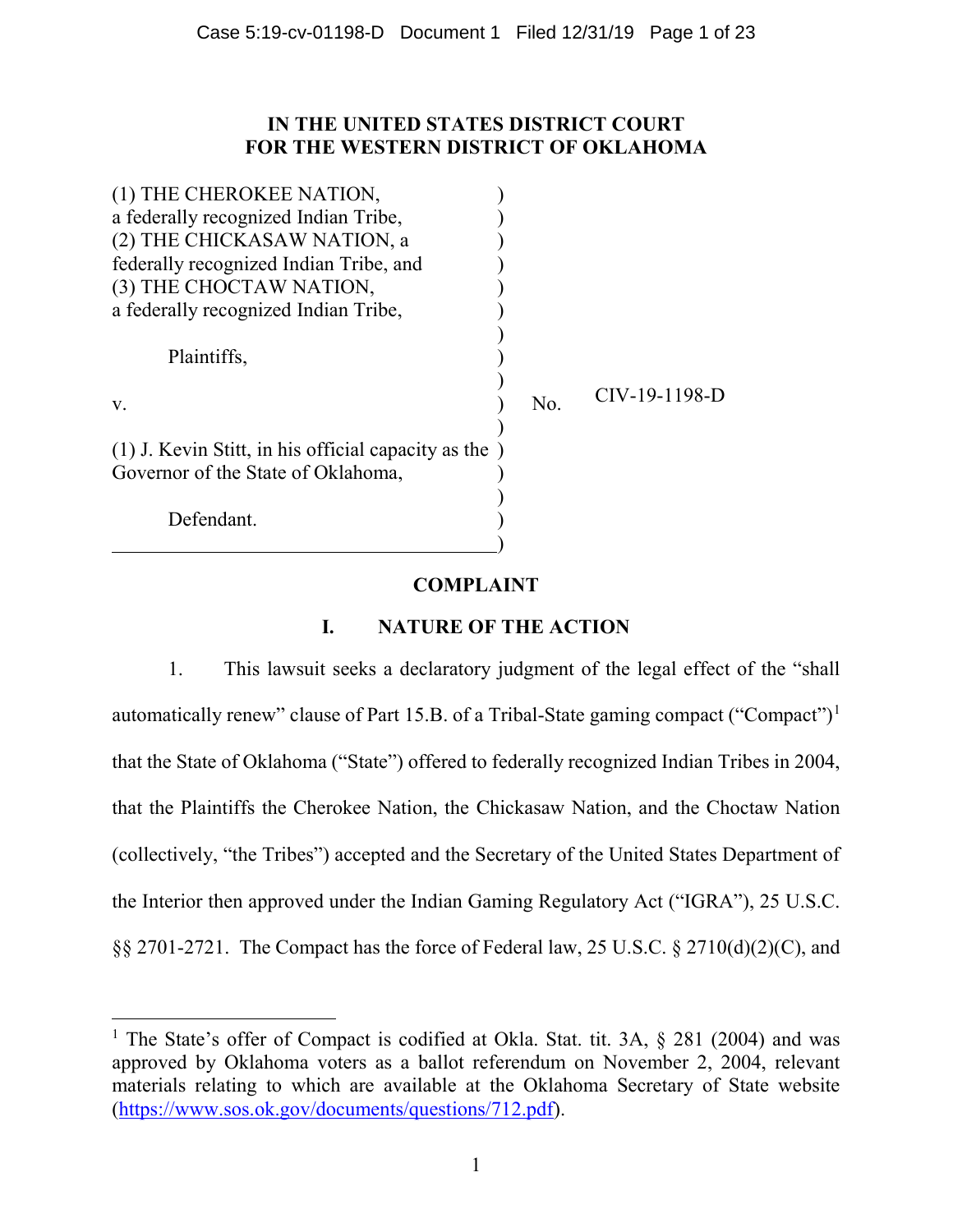### Case 5:19-cv-01198-D Document 1 Filed 12/31/19 Page 2 of 23

vests each compacting Tribe with rights protected by Federal law, including the right to automatic renewal that is expressly set forth in Compact Part 15.B.

2. While various other Compact matters have recently garnered public attention, this complaint does *not* address secondary questions, including any question of a compacting party's right to seek to renegotiate the Compact's revenue-sharing provisions, rates, or the "substantial exclusivity" in gaming rights the State must provide under the compact in exchange for revenue-sharing payments. The necessary predicate for the renegotiation of these matters is the continuing effect of the Compact, without which any such renegotiations would be meaningless.

3. Accordingly, the single question on which this complaint seeks declaratory relief is whether the Compact "shall automatically renew" on January 1, 2020 under Part 15.B., which provides that if horse racetracks or others continue to be authorized to conduct electronic gaming on January 1, 2020, pursuant to governmental action of the State or court order, the Compacts automatically renew for a fifteen-year term. That condition has been satisfied, and state-regulated horse racetracks have been authorized to conduct electronic gaming during the calendar year beginning January 1, 2020. Accordingly, the Compact will automatically renew on that date per the plain terms of Part 15.B.

4. The State offered the Compact to the Tribes on these terms, the Tribes accepted that offer, and "[g]reat nations, like great men, should keep their word." *Fed. Power Comm'n v. Tuscarora Indian Nation*, 362 U.S. 99, 142 (1960) (Black, J., dissenting). The single goal of this lawsuit is to hold the State to its word by declaring plainly the legal effect of the Compact's "shall automatically renew" clause.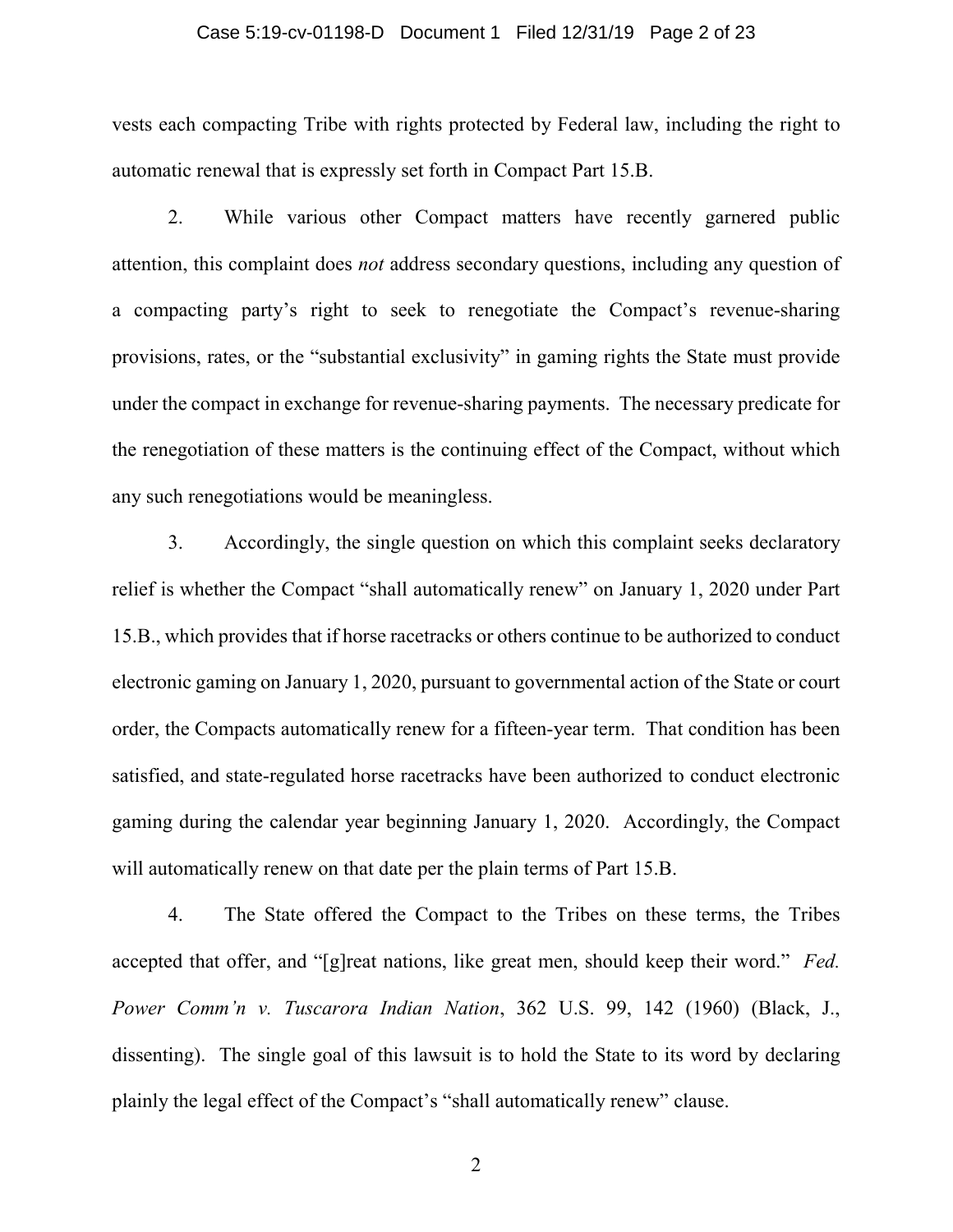### Case 5:19-cv-01198-D Document 1 Filed 12/31/19 Page 3 of 23

5. This lawsuit is necessitated by Oklahoma Governor J. Kevin Stitt's refusal to recognize that under Part 15.B., the Compact "shall automatically renew" on January 1, 2020, and his public declarations that the gaming activities the Tribes conduct will be illegal as of that date, both of which are contrary to Federal law and directly interfere with the Tribes' Federal rights to conduct gaming under their renewing Compacts.

6. The Governor's actions manifest an intent to unsettle and destabilize the Tribes' Federal rights to conduct gaming under their automatically renewing Compact in order to force the Tribes to negotiate a brand new compact with him. That conduct causes immediate injury to the Tribes' rights because it requires the Tribes either to tolerate actions that deny the existence of their Federal rights or to give up those rights entirely. In addition, the Governor's declarations and threats concerning the legality of the Tribes' conduct of gaming activities have had the intended effect of manufacturing public uncertainty over the lawfulness of the Tribes' conduct of gaming under their renewing Compacts, which constitutes an invasion of Tribal sovereignty and injures Tribal rights held under Federal law.

7. The Tribes therefore now invoke Federal law to protect themselves from, *inter alia*, the Defendant's persistent and ongoing public dismissal of the Tribes' Compact rights, including his assertions that: (i) the "shall automatically renew" clause "doesn't even pass the smell test"; (ii) the Tribes' conduct of Class III gaming will be illegal as of January 1, 2020; and (iii) "extreme uncertainty" hangs over the Tribes' ongoing gaming activities.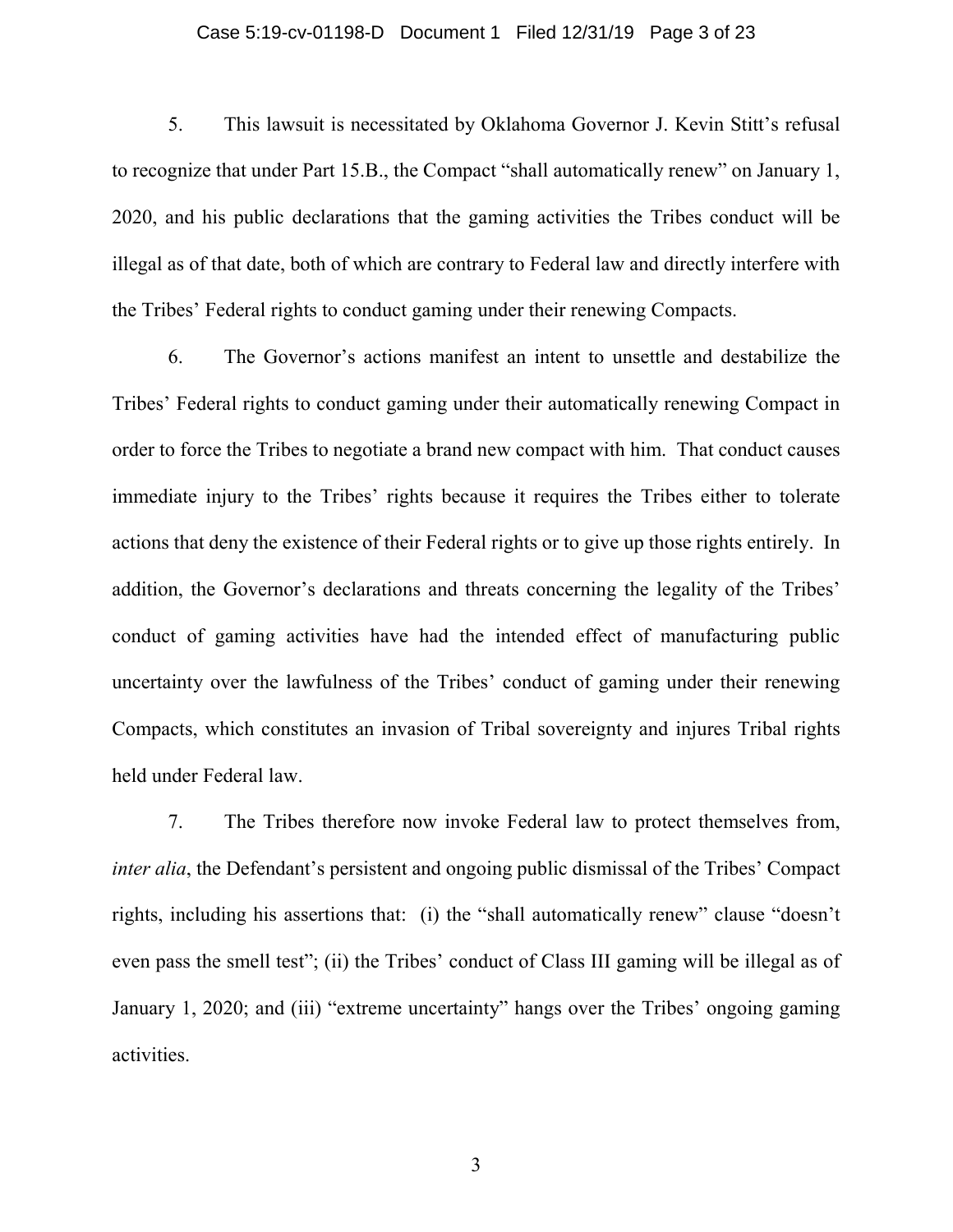### Case 5:19-cv-01198-D Document 1 Filed 12/31/19 Page 4 of 23

8. To protect their Federal rights and stop further injury to their sovereignty, the Tribes file this lawsuit under the doctrine of *Ex parte Young*, 209 U.S. 123 (1908), *see generally Muscogee (Creek) Nation v. Pruitt*, 669 F.3d 1159, 1167 (10th Cir. 2012) (citing *Verizon Md., Inc. v. Pub. Serv. Comm'n of Md*., 535 U.S. 635, 645 (2002)), against J. Kevin Stitt in his official capacity as Governor of the State of Oklahoma ("Defendant") to obtain a declaration that the Compact renews January 1, 2020, for another fifteen-year term and such other relief as the Court may deem appropriate.

## **II. PARTIES**

9. The Plaintiff Cherokee Nation is a federally recognized Indian Tribe, *see* Indian Entities Recognized by and Eligible to Receive Services from the United States Bureau of Indian Affairs, 84 Fed. Reg. 1200, 1201 (Feb. 1, 2019), with a governing body duly recognized by the United States Department of the Interior ("Department").

10. The Plaintiff Chickasaw Nation is a federally recognized Indian Tribe, *id.* at 1204, with a governing body duly recognized by the Department.

11. The Plaintiff Choctaw Nation is a federally recognized Indian Tribe, *id.*, with a governing body duly recognized by the Department.

12. The Defendant J. Kevin Stitt is the Governor of the State of Oklahoma and is sued in his official capacity.

## **III. JURISDICTION AND VENUE**

13. This Court has subject matter jurisdiction over this action under 28 U.S.C. §§ 1331 and 1362 because it is brought by federally recognized Indian Tribes, and it seeks to protect and enforce rights held by those Tribes under IGRA, 25 U.S.C. §§ 2701-2721, and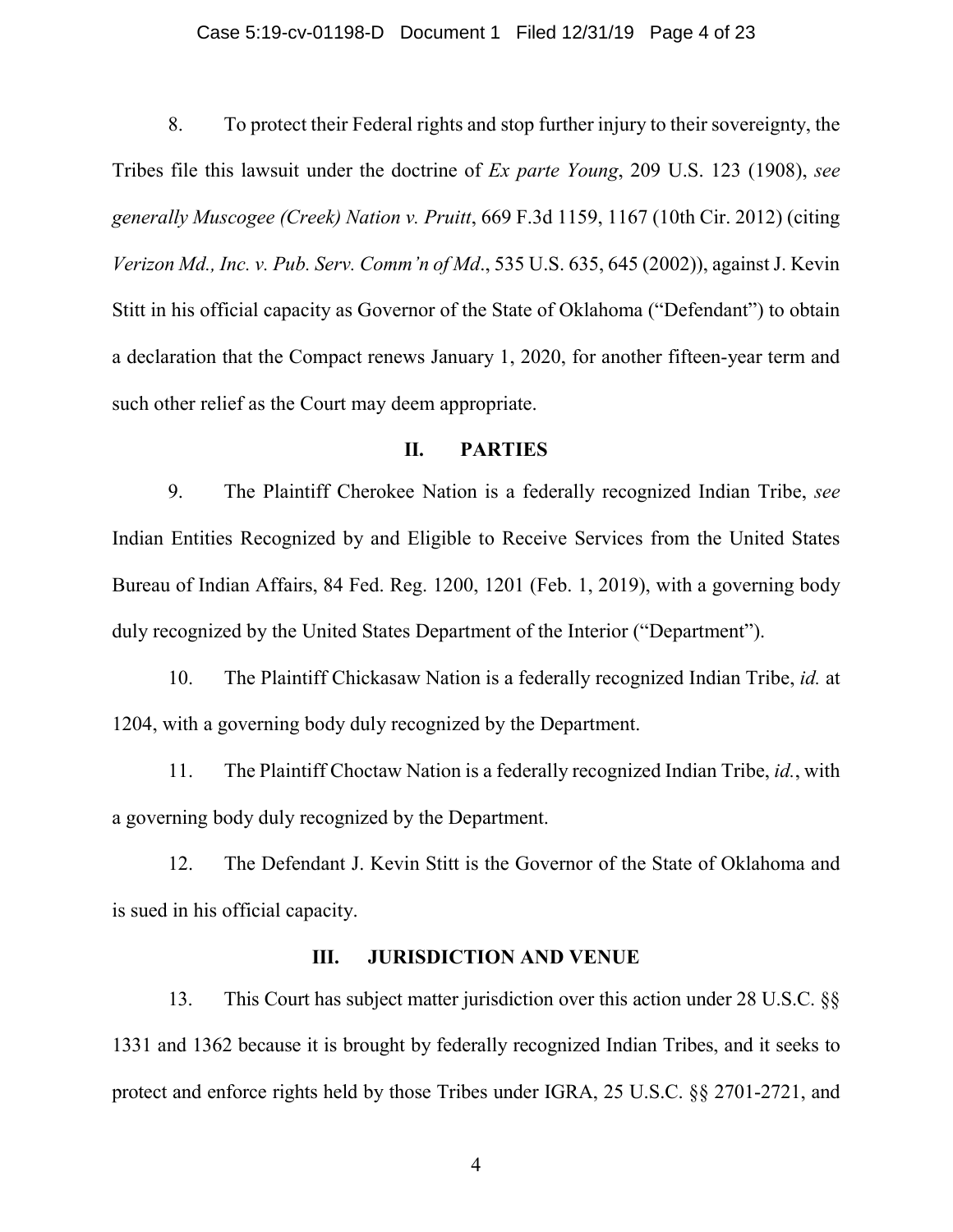### Case 5:19-cv-01198-D Document 1 Filed 12/31/19 Page 5 of 23

Compacts that were entered into and are now in effect between the State and the Tribes under IGRA and which therefore have the force of Federal law, *id*. § 2710(d)(2)(C); *accord Citizen Potawatomi Nation v. Oklahoma*, 881 F.3d 1226, 1239 n.17 (10th Cir. 2018) (quoting *Cabazon Band of Mission Indians v. Wilson*, 124 F.3d 1050, 1056 (9th Cir. 1997)).

14. Venue is proper in this Court under 28 U.S.C. § 1391(b) because the Defendant is a resident of the State and resides within this district and a substantial part of the events giving rise to the claim occurred within this district.

## **IV. FACT ALLEGATIONS**

## **A. Background on The Indian Gaming Regulatory Act.**

15. "In 1987, the Supreme Court decided *California v. Cabazon Band of Mission Indians*, [480 U.S. 202, 207 (1987),] in which it held that states could not regulate gaming activities on Indian land without Congressional authorization." *Navajo Nation v. Dalley*, 896 F.3d 1196, 1200 (10th Cir. 2018).

16. In response to *Cabazon*, "Congress enacted IGRA in 1988 to create a framework for states and Indian tribes to cooperate in regulating on-reservation tribal gaming." *Id.* at 1201 (citations omitted). IGRA serves the consistent and overarching purpose of protecting tribal sovereignty and supporting tribal economic self-sufficiency.

17. Congress's purpose in enacting IGRA was "to provide a statutory basis for": (1) "the operation of gaming by Indian tribes as a means of promoting tribal economic development, self-sufficiency, and strong tribal governments," 25 U.S.C. § 2702(1); and (2) "the regulation of gaming by an Indian tribe adequate to shield it from organized crime and other corrupting influences, to ensure that the Indian tribe is the primary beneficiary of the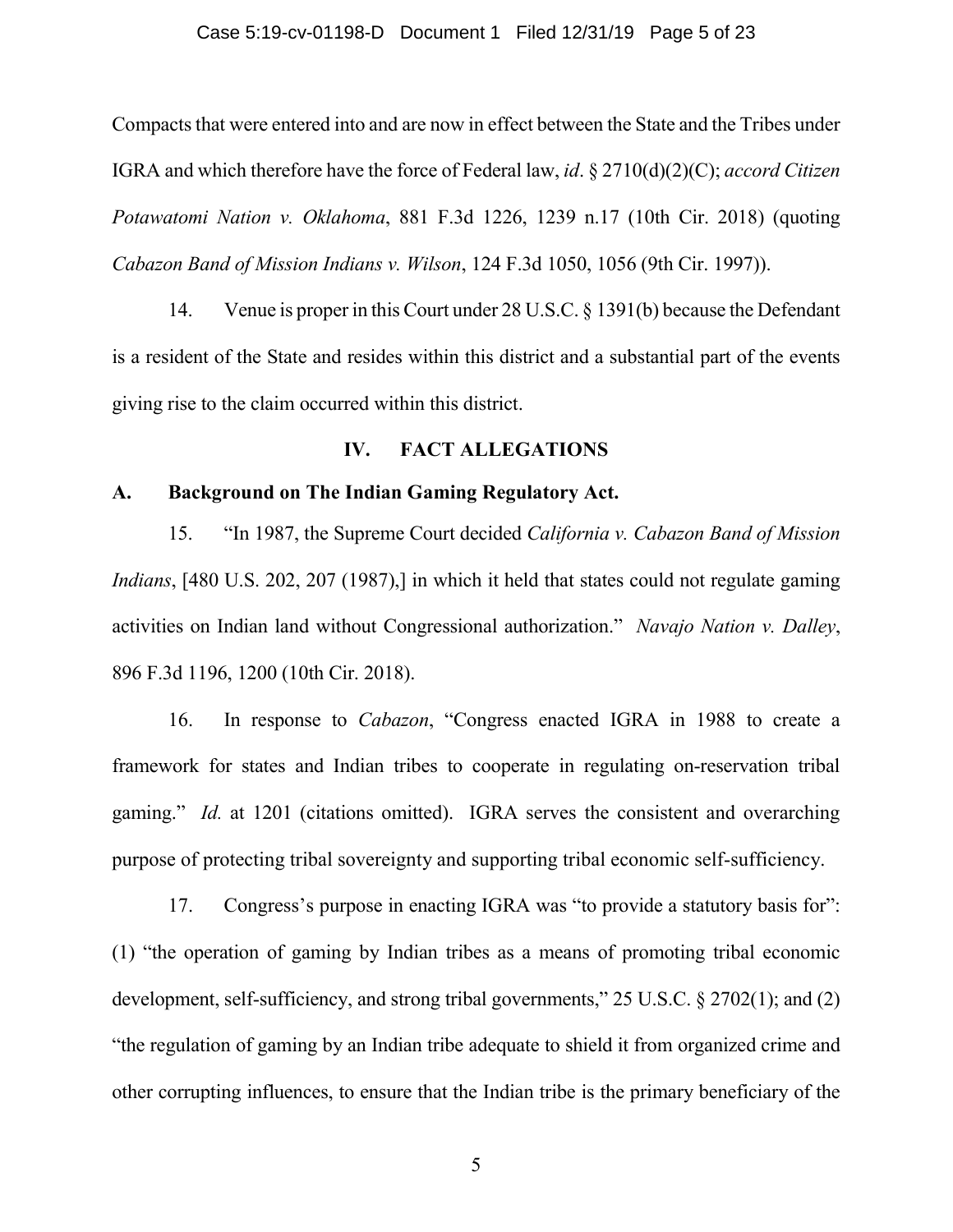### Case 5:19-cv-01198-D Document 1 Filed 12/31/19 Page 6 of 23

gaming operation, and to assure that gaming is conducted fairly and honestly by both the operator and players," *id*. § 2702(2).

18. Congress found in IGRA that tribes engage in gaming "as a means of generating tribal governmental revenue," *id*. § 2701(1), and that "a principal goal of Federal Indian policy is to promote tribal economic development, tribal self-sufficiency, and strong tribal government," *id*. 2701(4). In accord with that policy, IGRA requires that: (a) tribes be the primary beneficiaries of tribal gaming, *id.* § 2702(2); and (b) tribal gaming revenues be used only to fund tribal government operations and programs, provide for the general welfare of the tribe, promote tribal economic development, and for charitable and local governmental purposes, *id*. § 2710(b)(2)(B); *see id.* § 2710(d)(1)(A)(ii).

19. "IGRA rests on a premise that 'Indian tribes have the exclusive right to regulate gaming activity on Indian lands if the gaming activity is not specifically prohibited by Federal law and is conducted within a State which does not, as a matter of criminal law and public policy, prohibit such gaming activity.'" *Muhammad v. Comanche Nation Casino*, No. 09-CIV-968-D, 2010 WL 4365568, at \*9 (W.D. Okla. Oct. 24, 2010) (quoting 25 U.S.C. § 2701(5)).

20. "Congress provided in IGRA a 'framework for the regulation of gaming activities on Indian lands which provides that in the exercise of its sovereign rights, unless a tribe affirmatively elects to have State laws and State jurisdiction extend to tribal lands, the Congress will not unilaterally impose or allow State jurisdiction on Indian lands for the regulation of Indian gaming activities. The mechanism for facilitating the unusual relationship in which a tribe might affirmatively seek the extension of State jurisdiction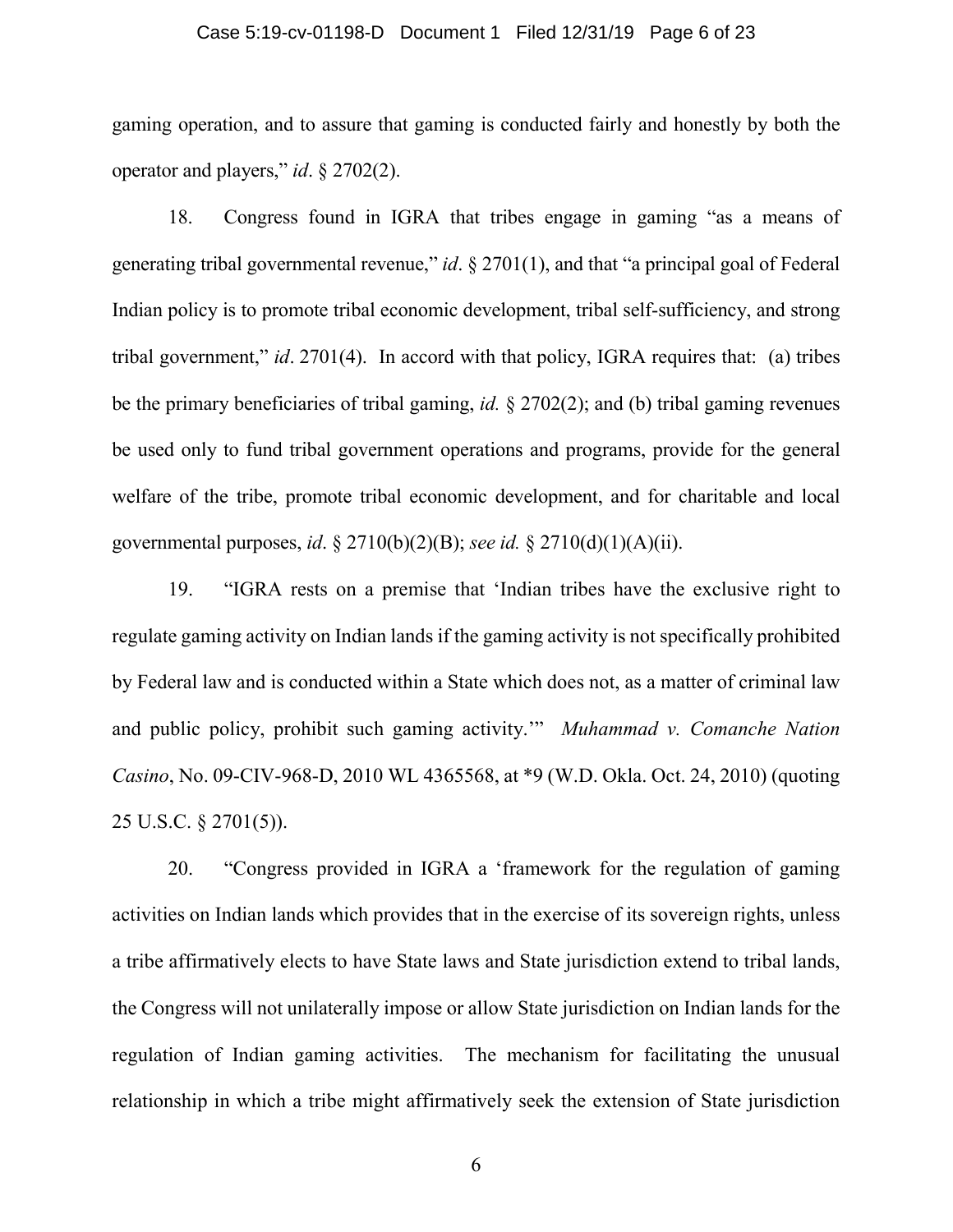### Case 5:19-cv-01198-D Document 1 Filed 12/31/19 Page 7 of 23

and the application of state laws to activities conducted on Indian land is a tribal-State compact.'" *Id.* (quoting S. Rep. No. 100-446, at 5-6 (1988), *reprinted in* 1988 U.S.C.C.A.N. 3071, 3075).

21. Accordingly, such compacts provide States with their only lawful means for directly asserting any governmental interests with respect to tribal gaming activities.

22. IGRA divides Indian gaming into three classes: Class I gaming comprises social games played for prizes of minimal value and traditional forms of Indian gaming, 25 U.S.C. § 2703(6), and is exclusively regulated by the tribe, *id.* § 2710(a)(l); Class II gaming consists of bingo and similar games, *id.* § 2703(7), which are regulated by the tribe subject to standards set forth in IGRA and oversight by the National Indian Gaming Commission ("NIGC"), *id.* § 2710(a)(2); and Class III gaming comprises "all forms of gaming that are not class I gaming or class II gaming," *id.* § 2703(8), "'includ[ing] casino games, slot machines, and horse racing,'" *Navajo Nation*, 896 F.3d at 1201 (quoting *Michigan v. Bay Mills Indian Community*, 572 U.S. 782, 785 (2014)), and is subject to exclusive regulation by the tribe (with oversight by the NIGC), except as otherwise agreed upon in a tribal-State compact on terms that comport with IGRA, which "prescribes the matters that are permissible subjects for gaming-compact negotiations between tribes and states," *id.* at 1201-02 (citing 25 U.S.C. § 2710(d)(3)(C)).

23. "Under IGRA, tribes that seek to conduct gaming activities are incentivized to negotiate gaming compacts with states because, absent such compacts, the most 'lucrative' form of gaming – Class III gaming – is forbidden." *Id.* at 1201 (quoting *New Mexico v. Dep't of Interior*, 854 F.3d 1207, 1212 (10th Cir. 2017)). For their part, States are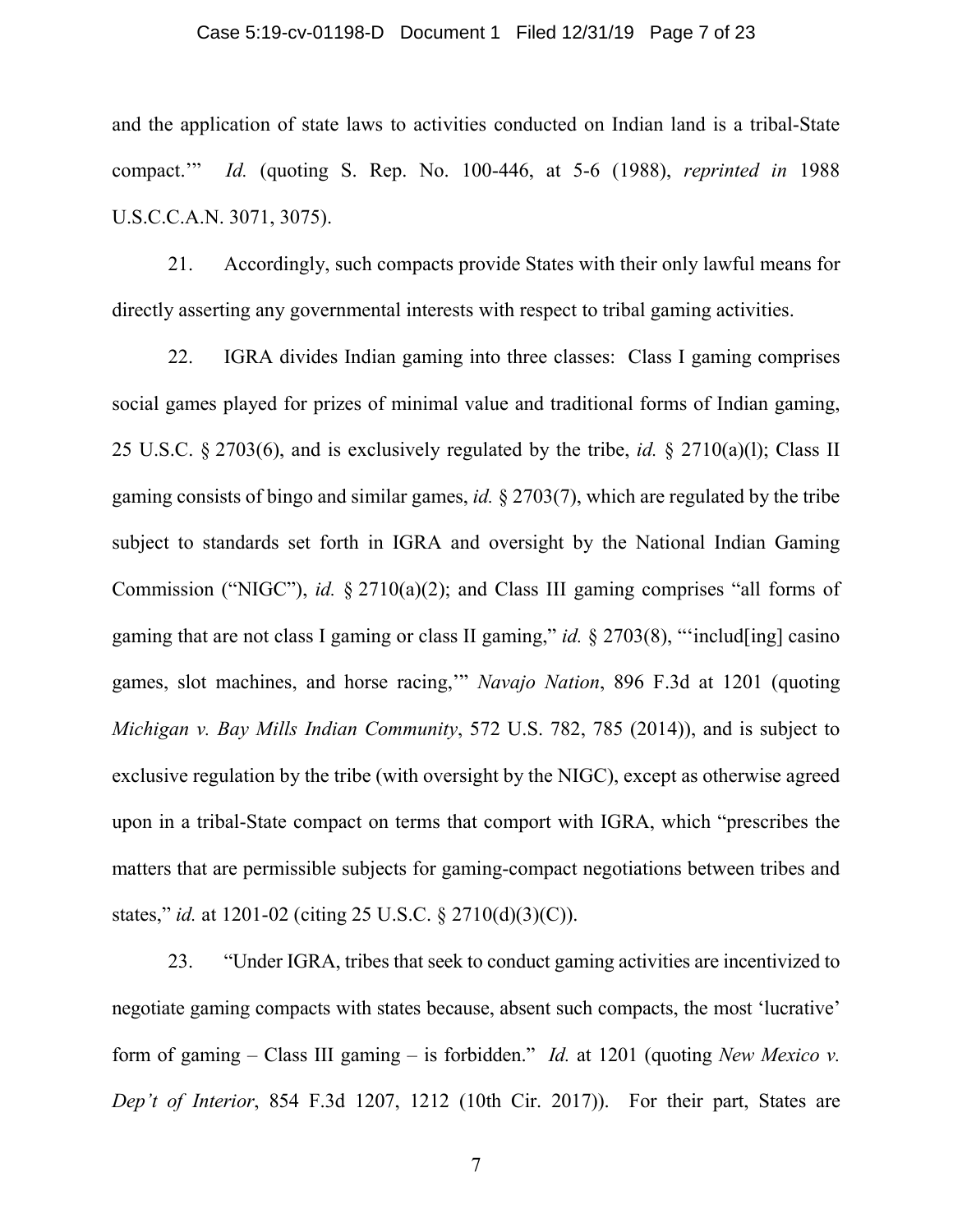### Case 5:19-cv-01198-D Document 1 Filed 12/31/19 Page 8 of 23

incentivized to negotiate compacts for Class III gaming to gain a share of the gaming revenue for themselves, which the Secretary of the Interior allows only if, in exchange for these payments, the State provides the tribe with meaningful concessions that have substantial economic benefit to the tribe.

24. To conduct Class III gaming under IGRA, a tribe must satisfy three requirements. First, the gaming activities must be authorized by a tribal ordinance that meets the requirements of 25 U.S.C. § 2710(b) and has been approved by the Chairman of the NIGC, *id.* § 2710(d)(1)(A). Second, the tribe's gaming activities must be "located in a State that permits such gaming for any purpose by any person, organization, or entity." *Id.* §  $2710(d)(1)(B)$ . Third, such gaming must be "conducted in conformance with a Tribal-State compact entered into by the Indian tribe and the State under  $\lceil \frac{8}{5} \cdot 2710(d)(3) \rceil$  that is in effect." *Id.* § 2710(d)(1)(C); *see United Keetoowah Band of Cherokee Indians v. Oklahoma*, 927 F.2d 1170, 1177 (10th Cir. 1991).

25. IGRA provides that when the requirements set forth in the preceding paragraph are met, "class III gaming activity on the Indian lands of the Indian tribe shall be fully subject to the terms and conditions of the Tribal-State compact entered into under [§  $2710(d)(3)$ ] by the Indian tribe that is in effect." 25 U.S.C. §  $2710(d)(2)(C)$ *.* 

26. In sum, tribal rights to conduct gaming within their jurisdiction are held under Federal law, which defines the scope of tribal sovereign authority over gaming on Indian lands, and provides for the exclusive regulation of gaming by Indian tribes, except as the compact may otherwise expressly provide, and as IGRA may allow.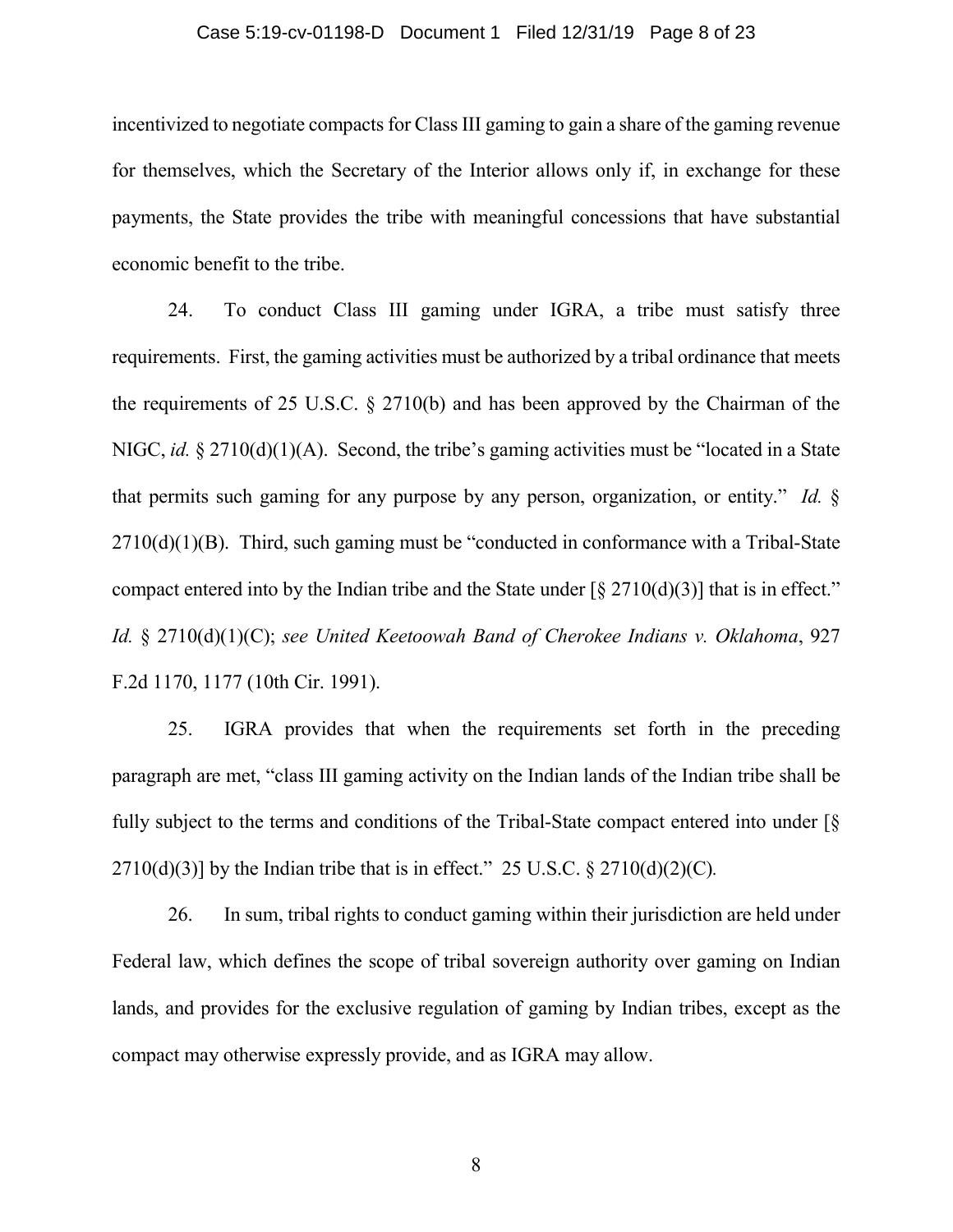## **B. The Tribes' Compact Vests Rights Arising Under Federal Law.**

27. Each Tribe conducts Class III gaming under a Compact that was entered into with the State and is in effect under IGRA, which secures to the Tribe the right to conduct Class III gaming in accordance with the Compact's terms.

28. Each Tribe has enacted an ordinance authorizing Class III gaming activities on its Indian lands, and each of those ordinances satisfies IGRA requirements and has been approved by the Chairman of the NIGC.

29. The Class III gaming activities of each Tribe are "located in a State that permits such gaming for any purpose by any person, organization, or entity," 25 U.S.C. §  $2710(d)(1)(B)$ . The State permits such gaming pursuant to the Compact it offered the Tribes and other provisions of state statutes that authorize horse racetracks to conduct electronic gaming after at least four Compacts have been entered into and are in effect.

30. In 2004, the State offered "to federally recognized tribes in the State of Oklahoma" a model Compact under which accepting Tribes could lawfully "engage in Class III gaming on tribal lands" in accord with the IGRA. *Sheffer v. Buffalo Run Casino, PTE, Inc.*, 315 P.3d 359, 361 (Okla. 2013) (citing *Griffith v. Choctaw Casino of Pocola*, 230 P.3d 488, 492 (Okla. 2009), *rev'd on other grounds by Sheffer*, 315 P.3d at 367); *accord* Okla. Stat. tit. 3A, §§ 280-281; Okla. State Question 712 (Nov. 4, 2004).

31. The Compact expressly provides that "[t]his Compact shall not alter tribal, federal, or state civil adjudicatory or criminal jurisdiction." Compact Part 9.

32. The Compact authorizes the compacting Tribe to conduct Class III gaming, specifically the "covered games" defined at Compact Part 3.5.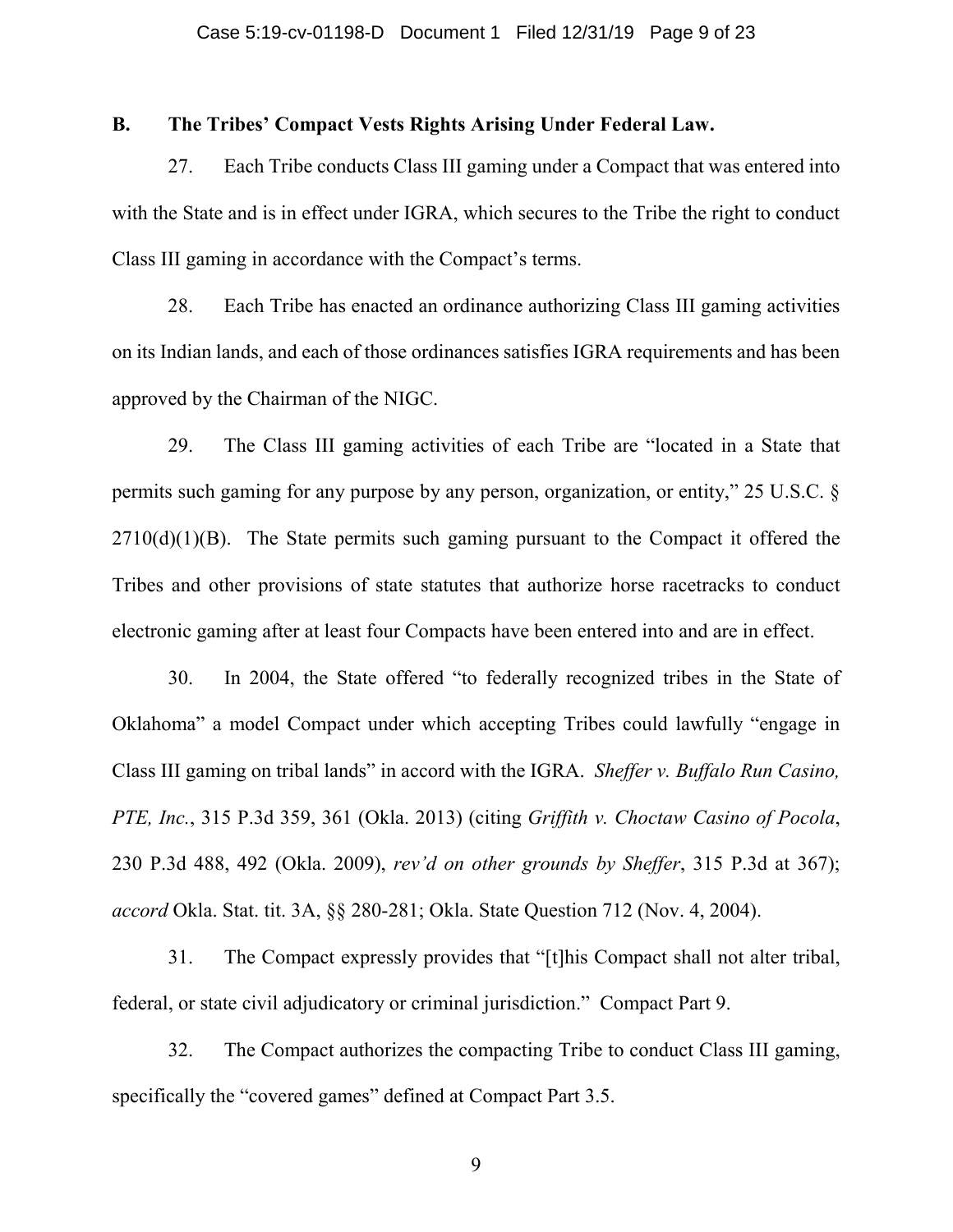### Case 5:19-cv-01198-D Document 1 Filed 12/31/19 Page 10 of 23

33. The Compact renews automatically at the close of its initial term if electronic gaming continues to be offered at state-regulated horse racetracks or by others at that time, as the Compact the State offered to the Tribes expressly provides. Compact Part 15.B.

34. Each Tribe accepted the State's offer, and each accepted Compact was then approved by the Secretary of the Interior in accordance with IGRA.

35. Each Tribe's Compact constitutes a Tribal-State Compact within the meaning of IGRA, and the terms of each Tribe's Compact therefore have the force of Federal law, 25 U.S.C.  $\S 2710(d)(2)(C)$ . More specifically, as the Tribes' Compacts were entered into and are in effect under IGRA, the "class III gaming activity on the Indian lands of [each of the Tribes] shall be fully subject to the terms and conditions of the Tribal-State compact entered into under  $[25 \text{ U.S.C. } § 2710(d)(3)]$  by [each of the Tribes] that is in effect." *Id.* § 2710(d)(2)(C).

36. This Court so held in *Choctaw Nation of Oklahoma v. Oklahoma*, 724 F. Supp. 2d 1182, 1184 (W.D. Okla. 2010), and in *Cherokee Nation v. Oklahoma*, No. CIV-10-979-W, at 2 (W.D. Okla. Nov. 9, 2010), summarizing the procedural history and legal substance of the formation of this Compact relationship between the Tribes and the State.

# **C. The Compact Renews on January 1, 2020, in Accord with Part 15.B., and Will Remain in Effect Through Another Fifteen-Year Term.**

37. Compact Part 15.A. sets forth the requirements that must be met for the Compact to go into effect.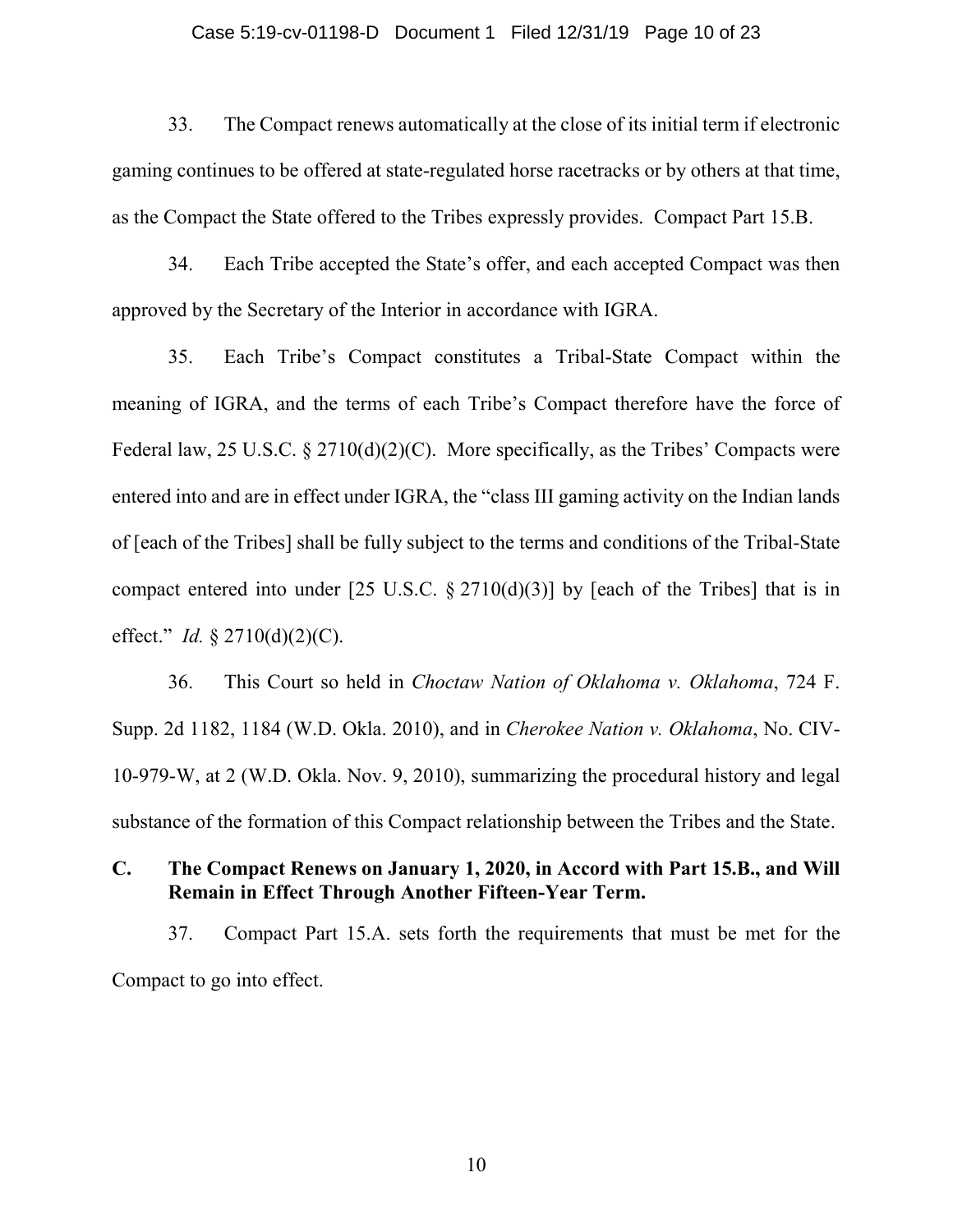### Case 5:19-cv-01198-D Document 1 Filed 12/31/19 Page 11 of 23

38. Those conditions were satisfied on or around the following dates: for the Cherokee Nation, on or around January 27, 2005; for the Chickasaw Nation, on or around February 8, 2005; and for the Choctaw Nation, on or around February 9, 2005.

39. Compact Part 15.B. provides that Compact's initial term will expire on January 1, 2020, and "shall automatically renew" for successive fifteen-year terms on that same date, if at that time "organization licensees [i.e., horse race tracks, *see* Okla. Stat. tit. 3A, §§ 200.1(9) and 205.2] or others are authorized to conduct electronic gaming in any form other than pari-mutuel wagering on live horse racing pursuant to any governmental action of the state or court order following the effective date of this Compact." Part 15.B. also allows the parties to seek to renegotiate subsections A and E of Part 11 of the Compact, which address revenue-sharing and the "substantial exclusivity" in gaming rights that the State promised the Tribes in order to justify such revenue sharing. Under Part 15.C., the Compact will remain in effect until either its term expires without renewal or it is terminated by mutual consent of the parties.

40. Part 15.B.'s requirements have been satisfied, and the Compact therefore "shall automatically renew" on January 1, 2020, for a fifteen-year term.

41. With respect to the electronic gaming conducted by the "organization licensees or others" that is referenced in Part 15.B., the Compact recognizes that stateregulated entities will be permitted to conduct such gaming *after* the Compact has gone into effect, Compact Part 11.A., E. Oklahoma statutes expressly provide that stateregulated entities may offer electronic gaming *only after* "at least four Indian tribes enter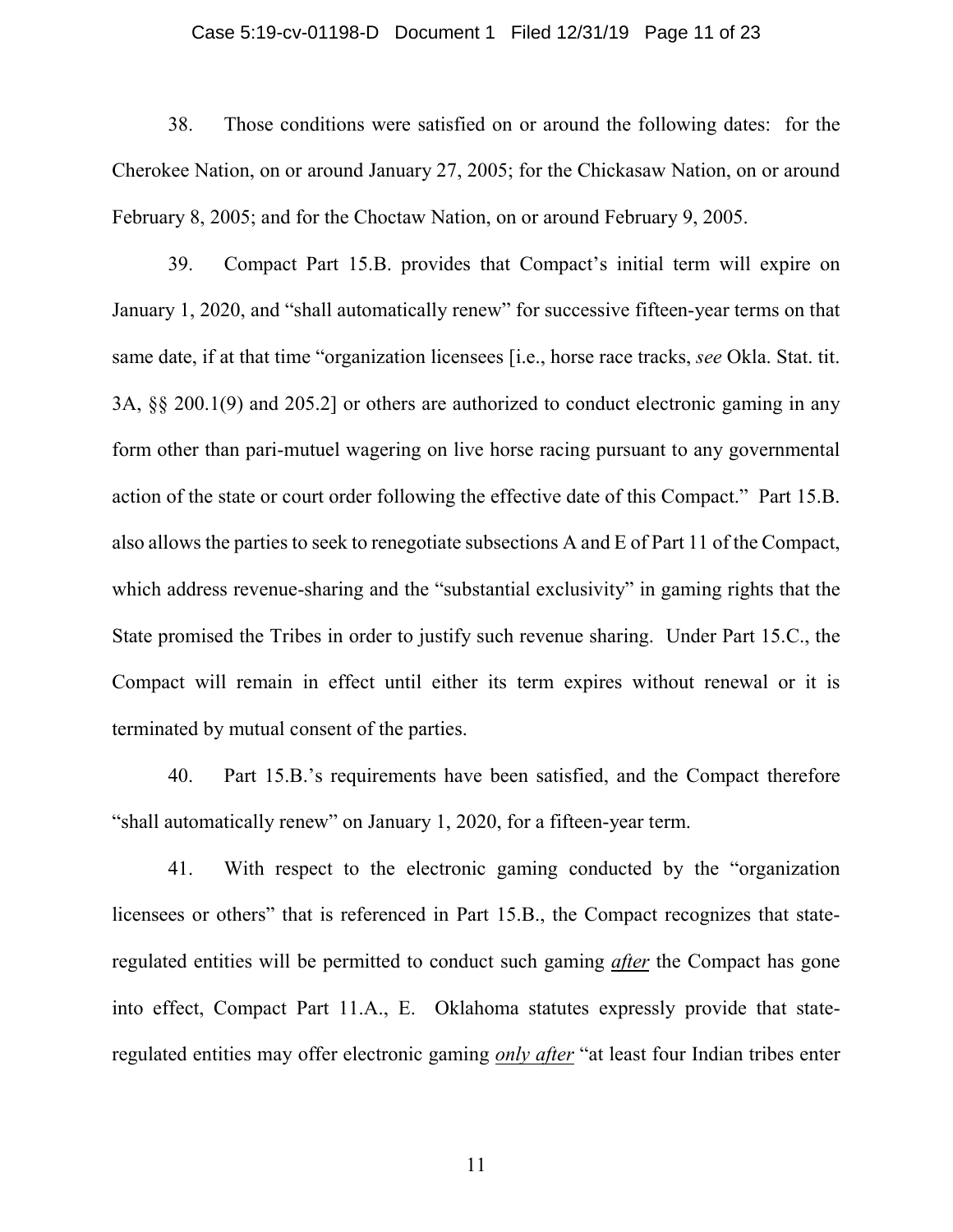### Case 5:19-cv-01198-D Document 1 Filed 12/31/19 Page 12 of 23

into the [Compact] and such compacts are approved by the Secretary of the Interior." Okla. Stat. tit. 3A, § 262(A).

42. The Oklahoma Horse Racing Commission ("Commission") authorizes "organization licensees" to conduct electronic gaming. Okla. Stat. tit. 3A, § 262. The Commission considers applications for and issues licenses authorizing such gaming pursuant to state statutes and its own rules and regulations. The Commission did not promulgate its original Rules for Racetrack Gaming until *after* the Compact went into effect, and those rules were subsequently approved by Oklahoma Governor Brad Henry on April 6, 2005. Since then, the Commission has repeatedly amended these rules, most recently in 2013.

43. Consistent with state statutes, the Compact, and the timing of the promulgation of the Commission's rules and regulations, state-regulated entities were authorized to conduct electronic gaming in any form *only after* the Compact went into effect. The Commission issued its first electronic gaming licenses on August 11, 2005, and has done so every year since. Most recently, the Commission issued licenses for the conduct of electronic gaming at the state-regulated Remington Park and Will Rogers Downs for the calendar year beginning January 1, 2020. The Commission issued those licenses on October 17, 2019.

44. After the Compact went into effect, the State also expanded state-regulated electronic gaming by enacting changes in state law. State statutes originally restricted the conduct of Class III electronic gaming by organization licensees to specific days and times. However, in 2017, the State enacted amendments to those restrictions, effectively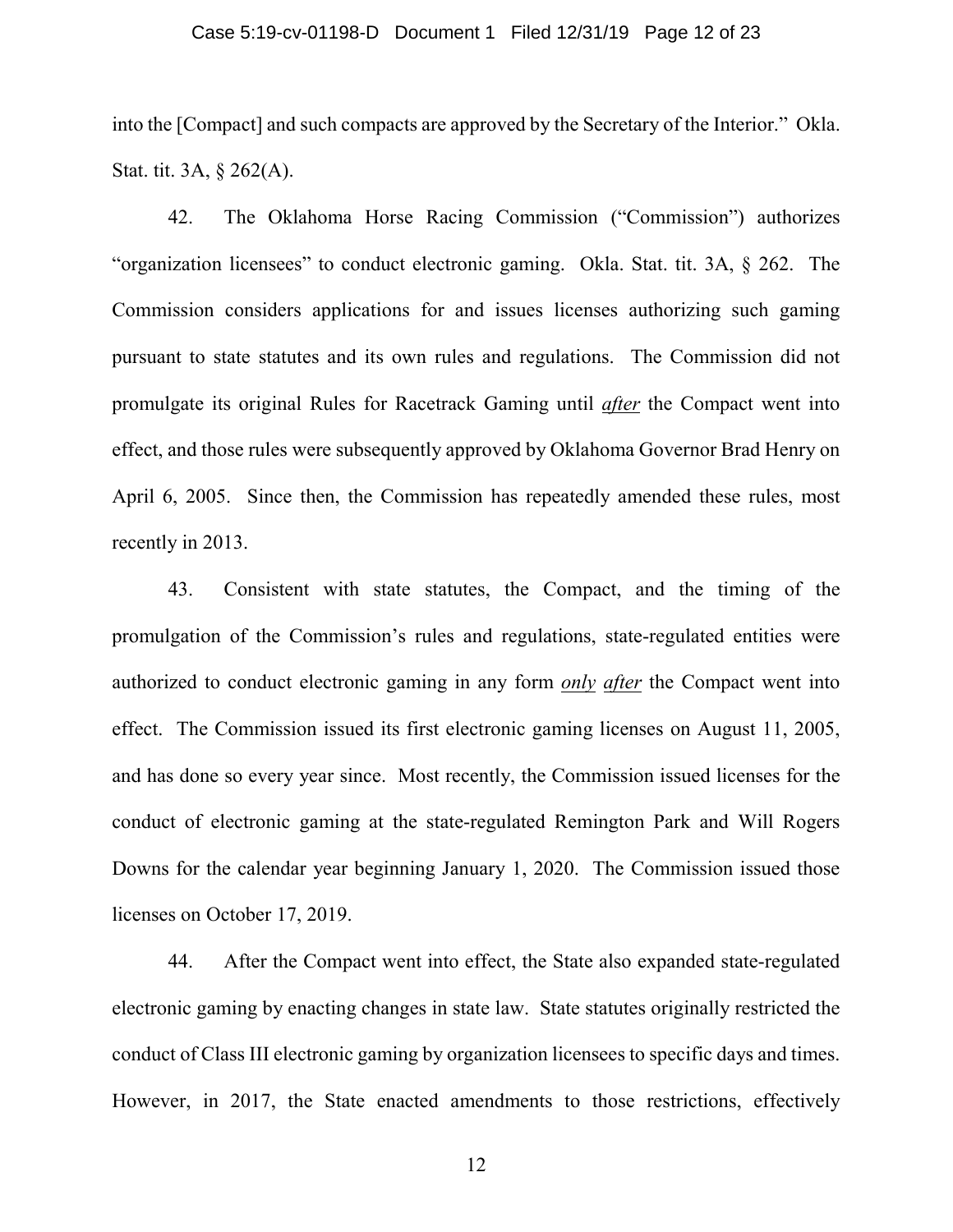### Case 5:19-cv-01198-D Document 1 Filed 12/31/19 Page 13 of 23

authorizing the conduct of Class III electronic gaming by organization licensees around the clock and throughout the week. 2017 Okla. Sess. Laws § 115.

45. Apart from the gaming conducted by organization licensees and the lottery conducted by the State, the Compact provides compacting Tribes "substantial exclusivity" within the State's Class III gaming market. In exchange for this "substantial exclusivity," compacting Tribes make periodic revenue-share payments to the State. Compact Part 11.

46. The Tribes' obligation to make such payments is expressly contingent on the State *not* authorizing any additional form of electronic gaming that would diminish the Tribes' "substantial exclusivity" in Class III gaming. If the State breaches that commitment, it must pay liquidated damages to the compacting Tribes. *Id.* Part 11.E.

47. The Department has treated exchanges of value such as that provided for in the Compact as lawful under IGRA, so long as the tribal revenue-share obligation could be construed as not constituting an unlawful tax on the compacting tribe or its gaming activities. In approving the Tribes' Compacts, the Department approved the "substantial exclusivity"/revenue-share exchange made in each of the Tribe's Compacts, concluding the Tribes' payments were being made in exchange for a meaningful concession by the State that had substantial economic benefit to the Tribes.

# **D. The Defendant's Continuing Violations of Federal Law.**

48. The Defendant first declared his intention to disavow the renewing Compact in a letter to the Tribes dated July 5, 2019, stating that "since there has been no governmental action of the State, or court order authorizing electronic gaming in the State, since the effective date of the Compact, . . . the Compact will not automatically renew" on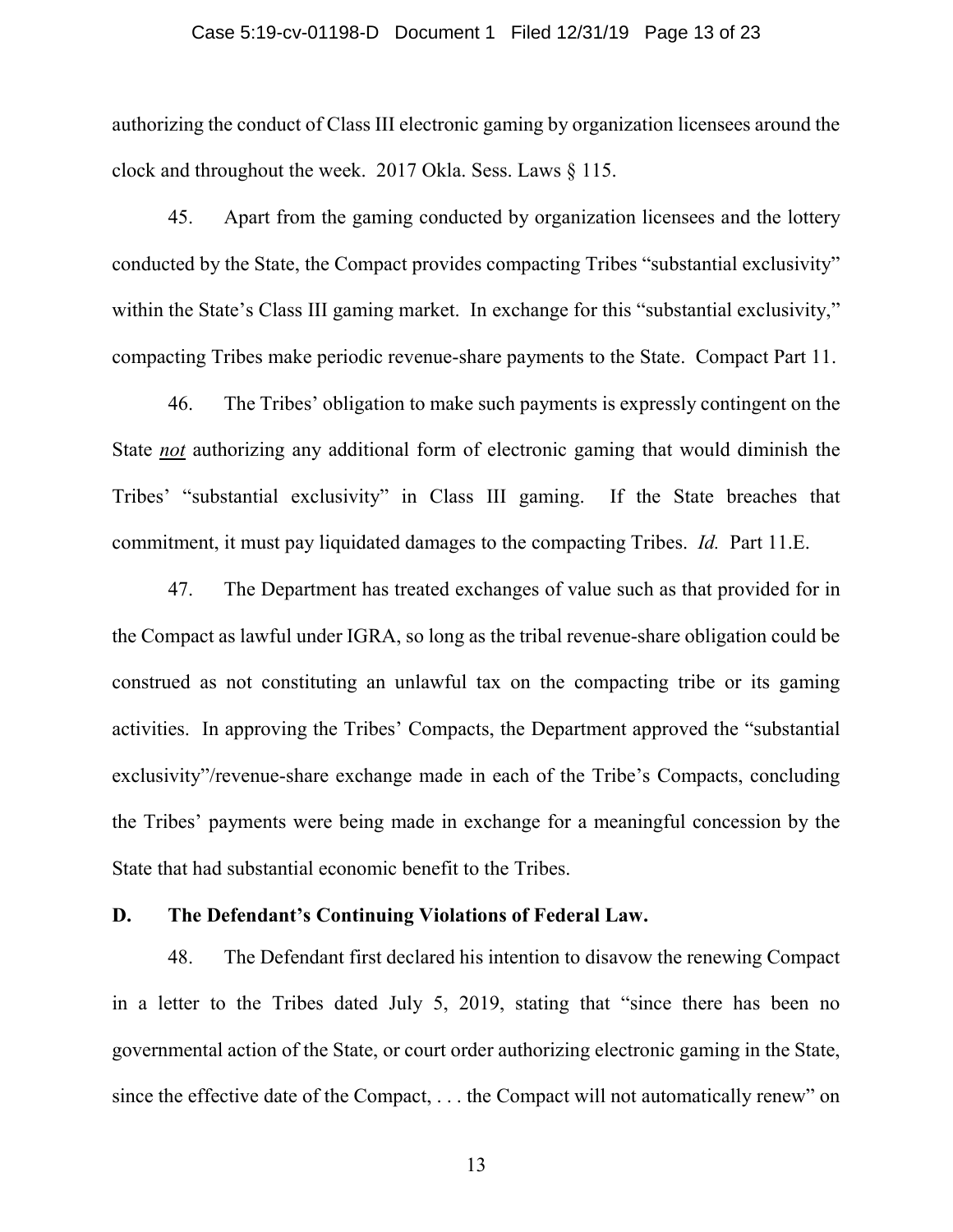### Case 5:19-cv-01198-D Document 1 Filed 12/31/19 Page 14 of 23

January 1, 2020. The Defendant further stated he was not interested in renegotiating only subsections A and E of Part 11, as contemplated by Compact Part 15.B., and that instead he wanted to renegotiate "the rest of the terms of the Compact as well." He concluded his letter by stating that unless the Tribes agreed to do so, Class III gaming would be illegal in Oklahoma after December 31, 2019: "[B]ecause of the January 1, 2020, termination date, it is imperative that we reach an agreement and obtain the approval of the Department of the Interior prior to the end of 2019, so that the [Tribes] may continue to lawfully conduct certain class III games in Oklahoma after that date."

49. The Tribes responded by letter, stating that the Compact would automatically renew on January 1, 2020 in accord with the plain terms of Part 15.B. Each Tribe also stated that the Defendant could request renegotiation of subsections A and E of Part 11, if he so chose.

50. Shortly thereafter, in an interview televised on *Oklahoma News9* on July 25, 2019, the Defendant stated that the Tribes' articulation of the Compact's terms "doesn't even pass the smell test." He also insisted the only relevant issue presented by the Compacts is "what is a market-fair deal to operate exclusive rights to operate gaming in our State."

51. Thereafter, the Defendant sent a letter dated August 13, 2019, in which he proposed the parties "table the issue of the renewal or termination date of the existing compact, and use our time more productively by focusing on coming to a shared vision of gaming in Oklahoma for the future." The Defendant did not rescind his position that the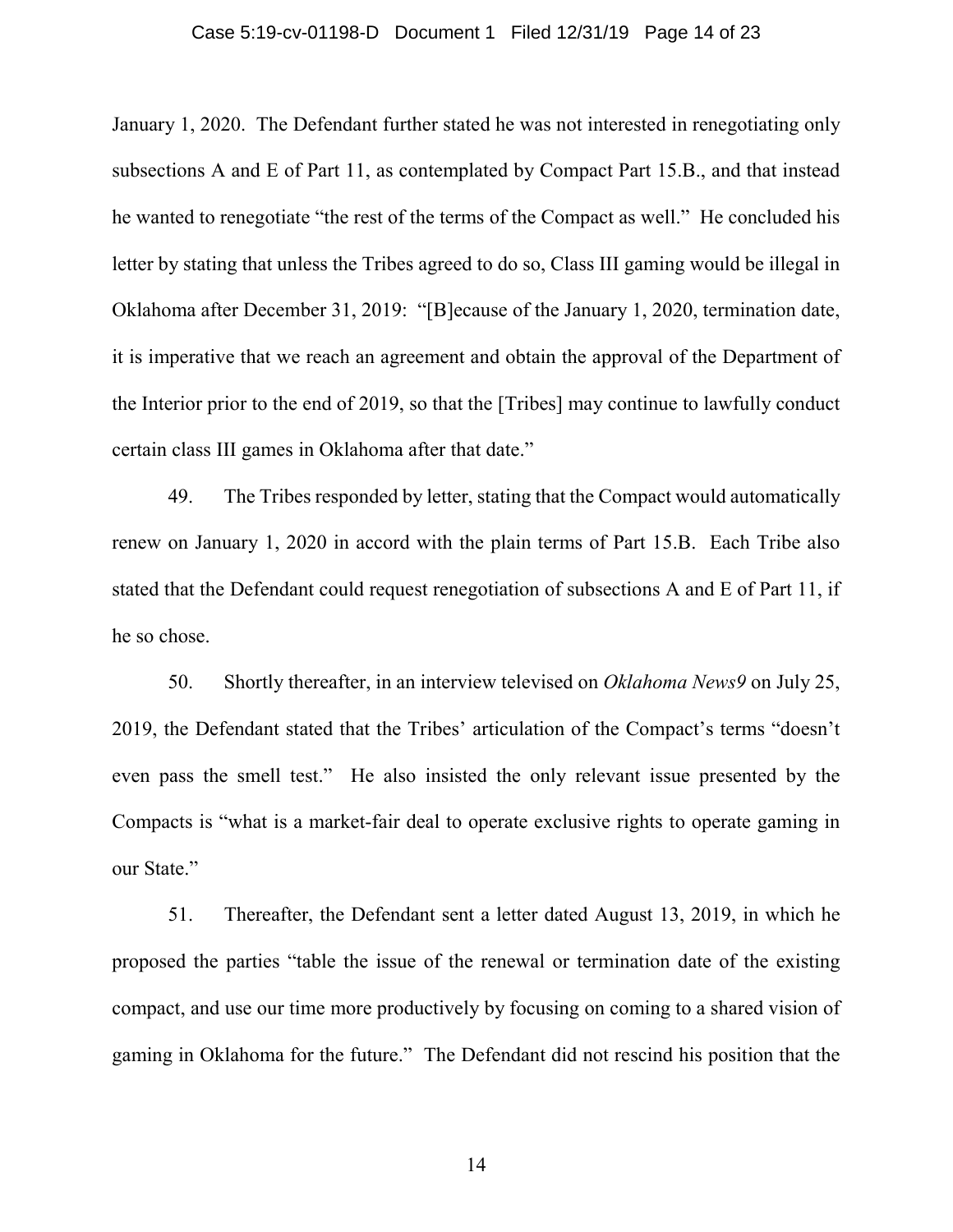### Case 5:19-cv-01198-D Document 1 Filed 12/31/19 Page 15 of 23

Compacts expire on January 1, 2020 and that Tribal gaming in Oklahoma would be illegal on that date.

52. In response, the Tribes signed on to an inter-Tribal resolution dated August 22, 2019, which reiterated that under Part 15.B. the Compact "shall automatically renew" on January 1, 2020, and invited the Defendant to make a rates renegotiation proposal under the process provided by the Compact, if he wished to do so.

53. In late August, the Defendant designated Attorney General Mike Hunter ("Attorney General") to serve as the State's lead in attempting to frame negotiations with the compacting Tribes. Throughout this period, the Defendant never rescinded his rejection of the Tribal position that the Compacts automatically renew on January 1, 2020 under Part 15.B. Instead, he insisted that state negotiators request that the Tribes enter "non-exclusive arbitration," a term the negotiators did not define, to resolve the question of whether the Compact automatically renews. The efforts that were subsequently taken to establish meaningful negotiations ultimately failed.

54. On October 17, 2019, the Commission issued licenses for the conduct of electronic gaming at the state-regulated Remington Park and Will Rogers Downs for the calendar year beginning January 1, 2020.

55. By inter-Tribal letter dated November 5, 2019, the Tribes thanked the Attorney General for meeting with them to attempt to resolve the dispute but declined the State's invitation to arbitrate the matter of renewal. The Tribes explained that they did not see arbitration as presently justified given the lack of factual or legal support for the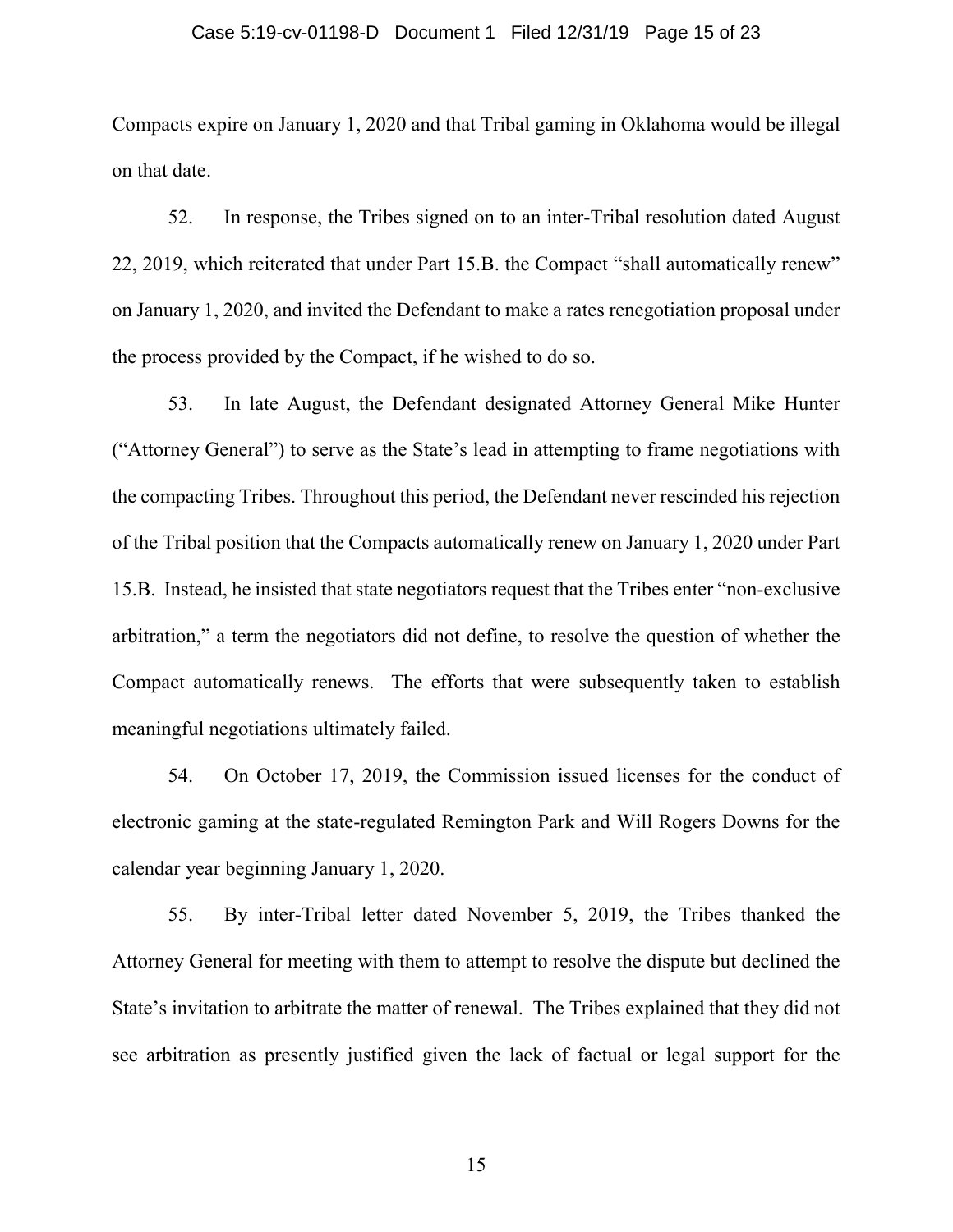### Case 5:19-cv-01198-D Document 1 Filed 12/31/19 Page 16 of 23

position taken by the Defendant and again invited the State to make a proposal for renegotiation of subsections A and E of Part 11.

56. In response to the inter-Tribal letter, the Defendant called a press conference on November 14, 2019, and inveighed against the Tribes' position. Declaring categorically that the Compact would expire at year's end, the Defendant pointedly warned of "extreme uncertainty" for Tribal gaming operations unless and until the Tribes negotiated a new compact with him.

57. In immediate response, representatives of the Tribes met with media, explained that the Compact would automatically renew and why that is clearly so and decried the Defendant's public statements as an attempt to dragoon the Tribes into a renegotiation of gaming revenue-share rates.

58. On December 3, 2019, Plaintiff Chickasaw Nation wrote to Assistant Secretary of the Interior for Indian Affairs Tara Sweeney. The Chickasaw Nation's letter expressly did *not* call on the United States to take any action but instead provided a statement of the Tribe's legal position, supported by a formal legal opinion letter drafted by former Solicitor General of the United States Seth Waxman. Mr. Waxman's legal opinion letter explained the "shall automatically renew" clause, opined that "[u]nder that provision's plain language, the compacts will renew automatically when they expire on January 1, because the provision's sole condition precedent for automatic renewal is unquestionably satisfied" and concluded that Mr. Waxman "do[es] not believe that the reading apparently adopted by [the Defendant's] office is defensible." Plaintiff Chickasaw Nation also sent a copy of this letter and its enclosures to the Attorney General.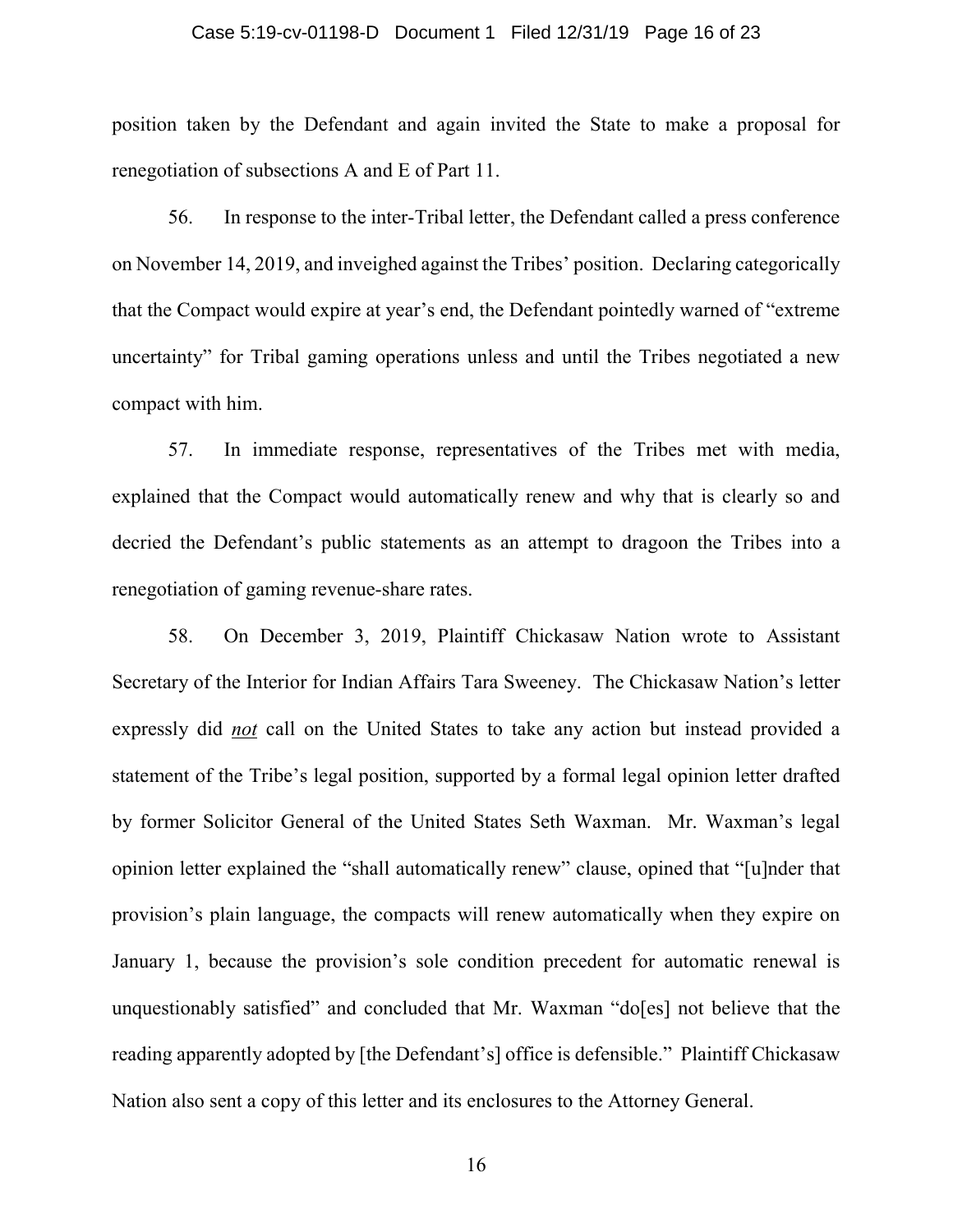### Case 5:19-cv-01198-D Document 1 Filed 12/31/19 Page 17 of 23

59. On or about December 17, 2019, the Attorney General stepped aside as the Governor's designated negotiator on this matter.

60. On December 17, 2019, the Defendant called another press conference and again made unfounded statements about the lawfulness of the Tribes' gaming operations, saying that without immediate action "all Class III gaming activity will be illegal on January 1, 2020," that "[t]his creates tremendous uncertainty of [sic] Oklahoma Tribes, for those conducting business with the casinos, for casino patrons" and "I cannot put Oklahomans in this position." He also stated "[w]e do not want gaming to be illegal and we do not want vendors to be operating illegally."

61. On or about December 23, 2019, the Defendant's Secretary of Native American Affairs Lisa J. Billy resigned. In her letter of resignation, Ms. Billy stated it had "become increasingly clear [the Defendant is] committed to an unnecessary conflict that poses a real risk of lasting damage to the State-Tribal relationship and to our economy." She added that the Defendant had "dismissed advice and facts that show the peril of [his] chosen approach and ha[s] remained intent on breaking faith with the Tribes, both by refusing to engage with the compact's language and, more recently, by suggesting you would displace our Tribal partners with private, out-of-state commercial gaming operators."

62. At no time has the Defendant responded to the Tribes' invocation of the Compact, particularly Part 15.B.'s "shall automatically renew" clause, with anything other than dismissal and public ridicule. At no time has the Defendant provided the Tribes with a written analysis of his interpretation of the Compact's "shall automatically renew" clause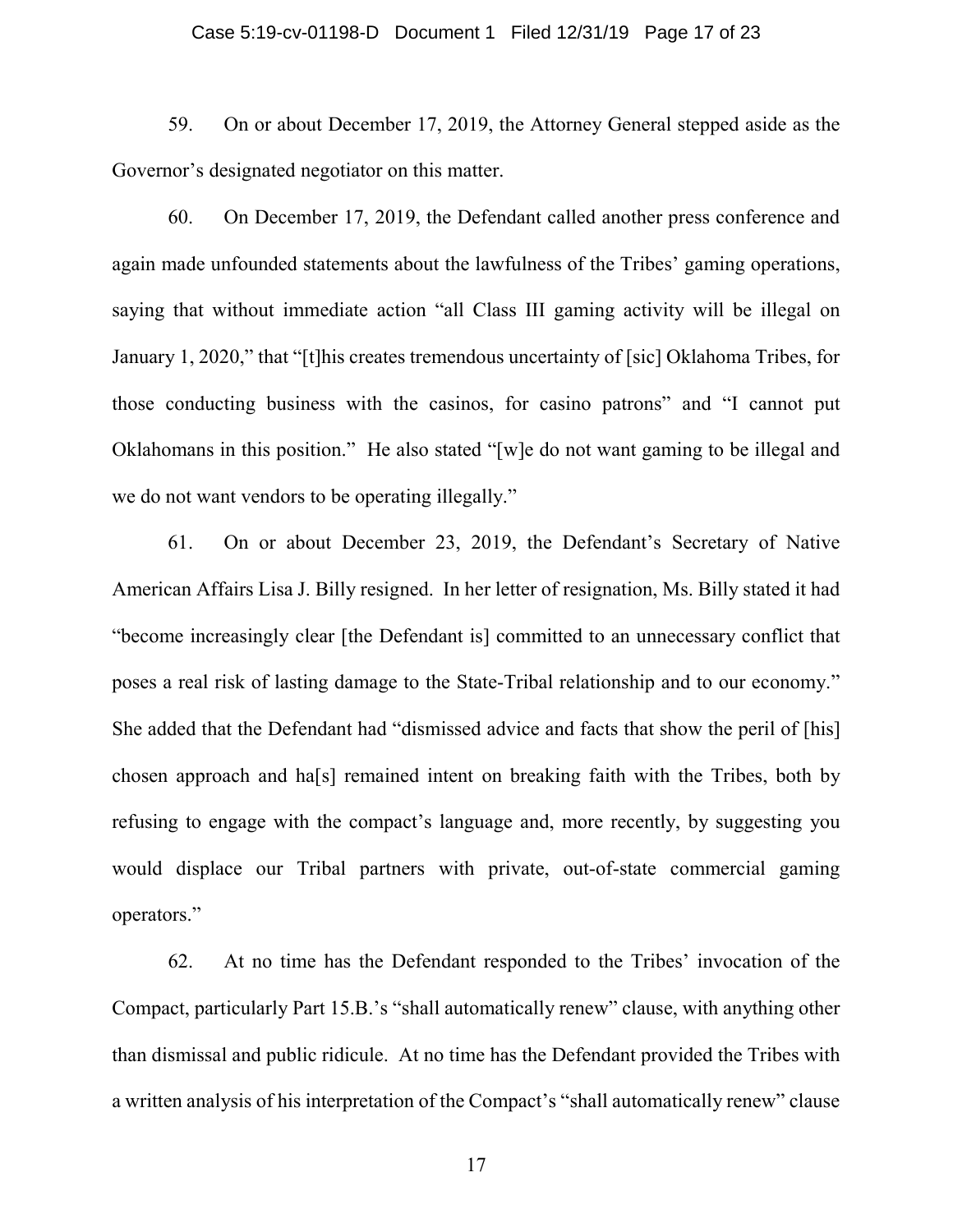### Case 5:19-cv-01198-D Document 1 Filed 12/31/19 Page 18 of 23

or of the basis on which he claims that the requirements of that clause have not been met. Instead, the Defendant has expressed disdain for the Compact and continued to attempt to compel the Tribes to abandon their Federal law rights to the Compact's automatic renewal by manufacturing "uncertainty" about the lawfulness of continued Tribal gaming operations.

63. In sum, rather than engage with the Tribes in any meaningful effort to construe and give legal effect to Part 15.B. or to otherwise amicably and voluntarily resolve the parties' dispute, the Defendant has pled his position in public while issuing numerous direct and intimated threats against the Tribes' lawful conduct of gaming under Federal law.

64. The Defendant's actions continually violate the Tribes' rights under Federal law and pose an unreasonable and intolerable threat to the exercise of those rights by the Tribes.

65. As a direct result of the Defendant's public actions, vendors and others who do business with the Tribes have already expressed concern to the Tribes regarding the Defendant's intent and what further actions he may take on or after January 1, 2020, to advance his position that Tribes, gaming facility patrons, and vendors will be acting illegally on or after that date by engaging in gaming activities and doing business in gaming matters with the Tribes.

66. The Defendant's statements and actions violate the plain meaning and effect of Part 15.B., are intended to interfere with and deny the Tribes' Federal law rights to conduct Class III gaming in accord with their renewing Compacts, and constitute a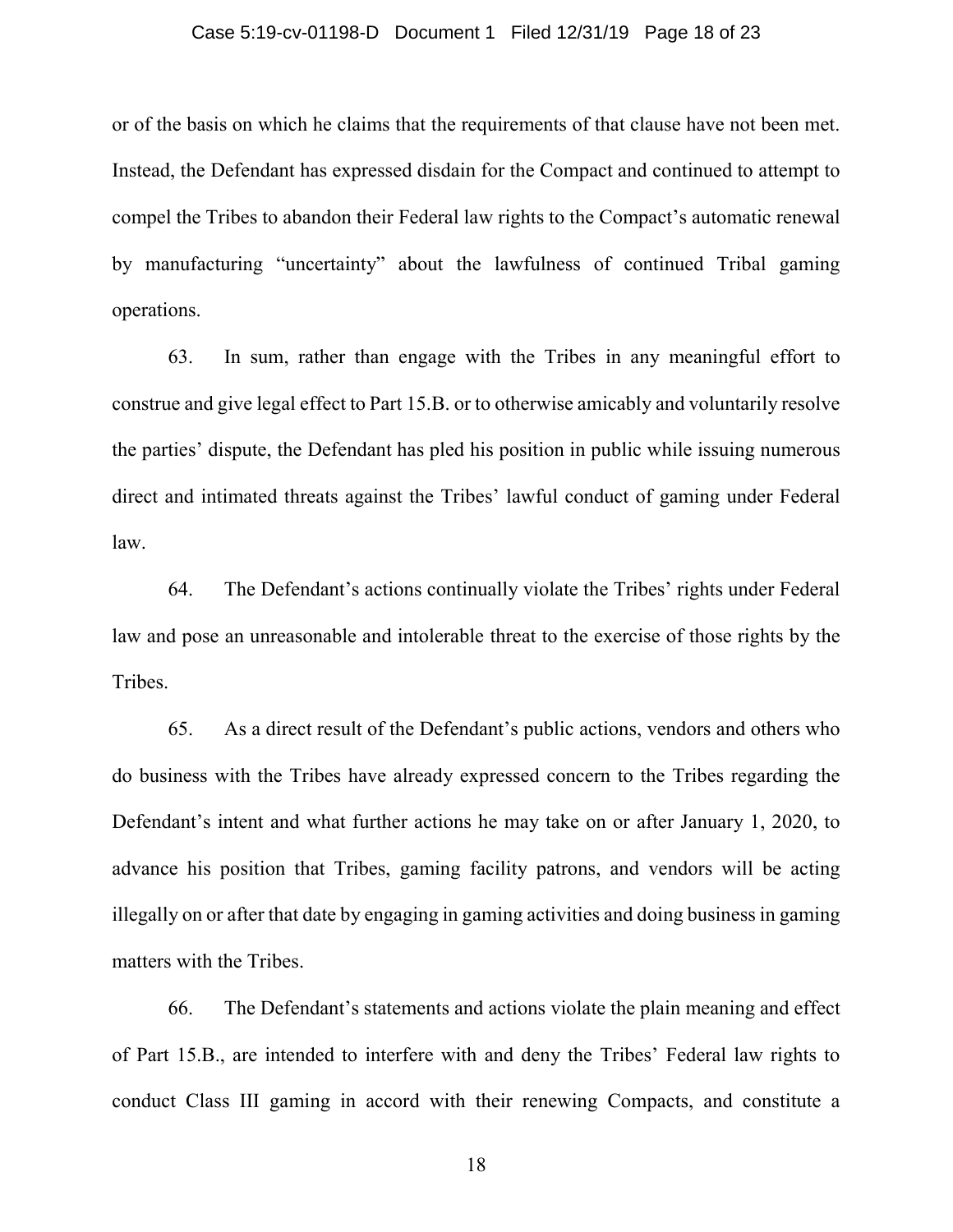### Case 5:19-cv-01198-D Document 1 Filed 12/31/19 Page 19 of 23

continuing violation of Federal law and intrusion on Tribal sovereignty that injures the Tribes' rights under Federal law.

## **V. DECLARATORY JUDGMENT**

67. The Tribes incorporate by reference all allegations of the preceding paragraphs.

68. IGRA provides that Class III gaming activities on Indian lands are lawful if three requirements are met, 25 U.S.C.  $\S 2710(d)(1)$ , all of which the Tribes have satisfied; namely, the gaming activities of each Tribe are: (a) authorized by a tribal ordinance appropriate under IGRA, *id.* §§ 2710(d)(1)(A), (d)(2); (b) are "located in a State that permits such gaming for any purpose by any person, organization, or entity," *id.* § 2710(d)(1)(B); and are (c) "conducted in conformance with a Tribal-State compact entered into by the Indian tribe and the State under [§2710(d)(3)] that is in effect," *id.*  $§$  2710(d)(1)(C).

69. The effective date of the Cherokee Nation's Compact is on or about January 27, 2005.

70. The effective date of the Chickasaw Nation's Compact is on or about February 8, 2005.

71. The effective date of the Choctaw Nation's Compact is on or about February 9, 2005.

72. The terms of the Compacts have the force of Federal law, *id.* § 2710(d)(2)(C).

73. The terms and conditions of the Tribes' Compacts provide that they "shall automatically renew" on January 1, 2020 if, at that time, "organization licensees or others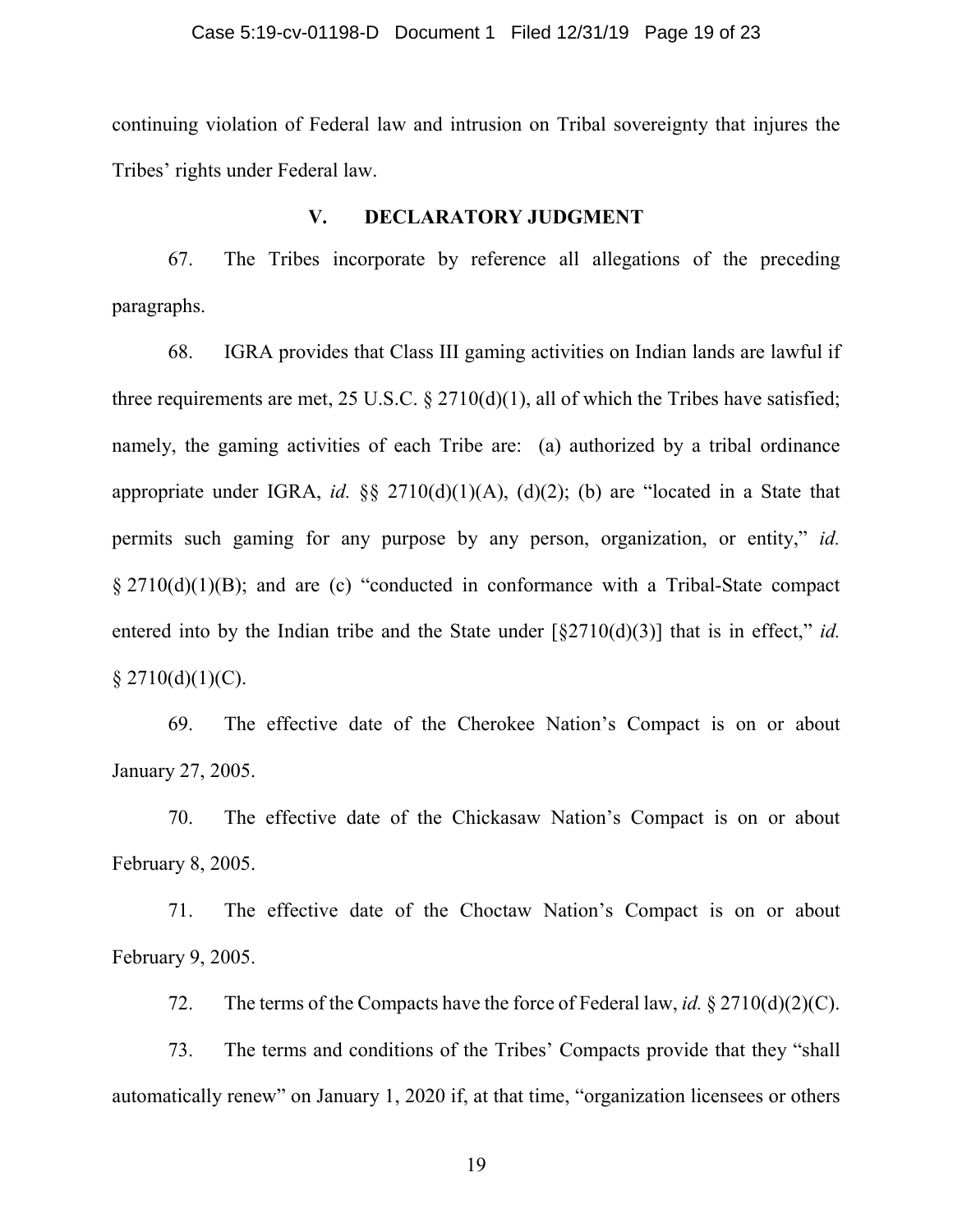### Case 5:19-cv-01198-D Document 1 Filed 12/31/19 Page 20 of 23

are authorized to conduct electronic gaming in any form other than pari-mutuel wagering on live horse racing pursuant to any governmental action of the state or a court order following the effective date of this Compact." Compact Part 15.B.

74. The Compacts "automatically renew" if Compact Part 15.B.'s requirements are satisfied on January 1, 2020, which means that the renewal occurs on that date without any further action of the parties.

75. Part 15.B.'s requirements have been satisfied, and the Compacts accordingly "shall automatically renew" on January 1, 2020.

76. The Tribes therefore have a right under Federal law to continue their conduct of Class III gaming activities under their Compacts on and after January 1, 2020.

77. The Defendant's contentions that the Compacts terminate on January 1, 2020, and that it will be unlawful for the Tribes to conduct Class III gaming activities after that date is wrong as a matter of fact and law.

78. The Defendant's efforts to interfere with the Tribes' conduct of such gaming activities, including his public declarations that such conduct is unlawful, constitute a continuing violation of Federal law and an invasion upon the Tribes' sovereignty, which constitute an injury to the Tribes' Federal law rights. *Wyandotte Nation v. Sebelius*, 443 F.3d 1247, 1255 (10th Cir. 2006); *Prairie Band of Potawatomi Indians v. Pierce*, 253 F.3d 1234, 1250-51 (10th Cir. 2001).

79. The Tribes are entitled to declaratory and, if necessary, injunctive relief to remedy the Defendant's ongoing violation of Federal law and invasion upon their sovereignty.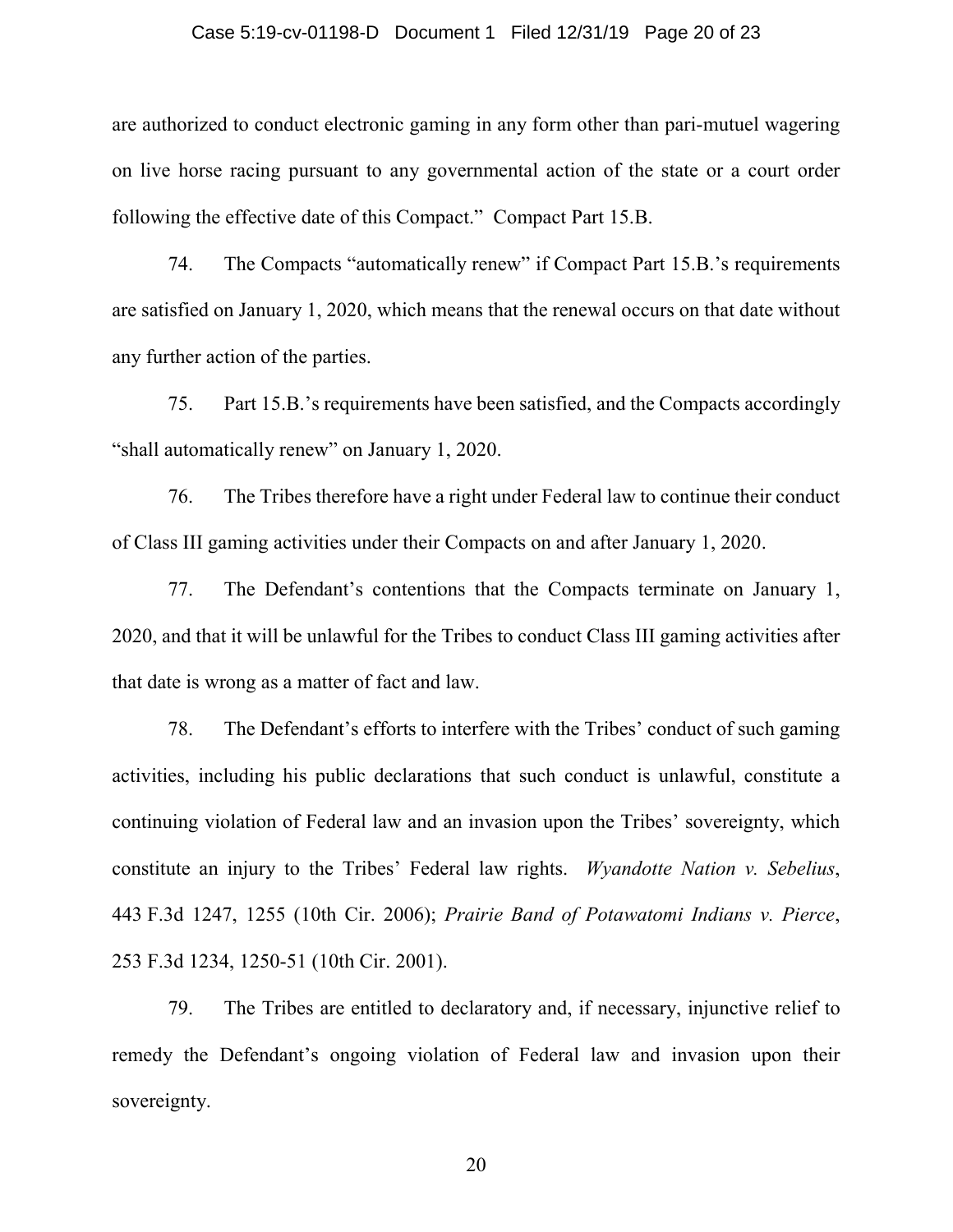## **PRAYER FOR RELIEF**

WHEREFORE, the Tribes respectfully pray for a judgment in their favor as follows:

1. The Tribes seek a declaration that:

(a) the Tribes possess a Federal law right to conduct Class III gaming pursuant to 25 U.S.C.  $\S 2710(d)(2)(C)$  and under Compacts they have entered with the State of Oklahoma and that are in effect under IGRA;

(b) the Compacts under which the Tribes conduct Class III gaming provide in Part 15.B. that the Compacts "shall automatically renew" on January 1, 2020, if at that time "organization licensees or others are authorized to conduct electronic gaming in any form other than pari-mutuel wagering on live horse racing pursuant to any governmental action of the state or a court order following the effective date of this Compact";

(c) the State, which drafted and offered the terms of the Compact to the Tribes, has taken actions that satisfy Part 15.B.'s conditions for automatic renewal;

(d) the Compacts accordingly "shall automatically renew" on January 1, 2020, for another fifteen-year term; and

(e) the Defendant's denying, interfering with, or otherwise acting contrary to the Tribes' rights under their Compacts as renewed on January 1, 2020, either through his direct action or through the action of any of his agents, officers, employees, or representatives, are null and void and have no legal effect.

2. Such further relief as the Court may deem appropriate.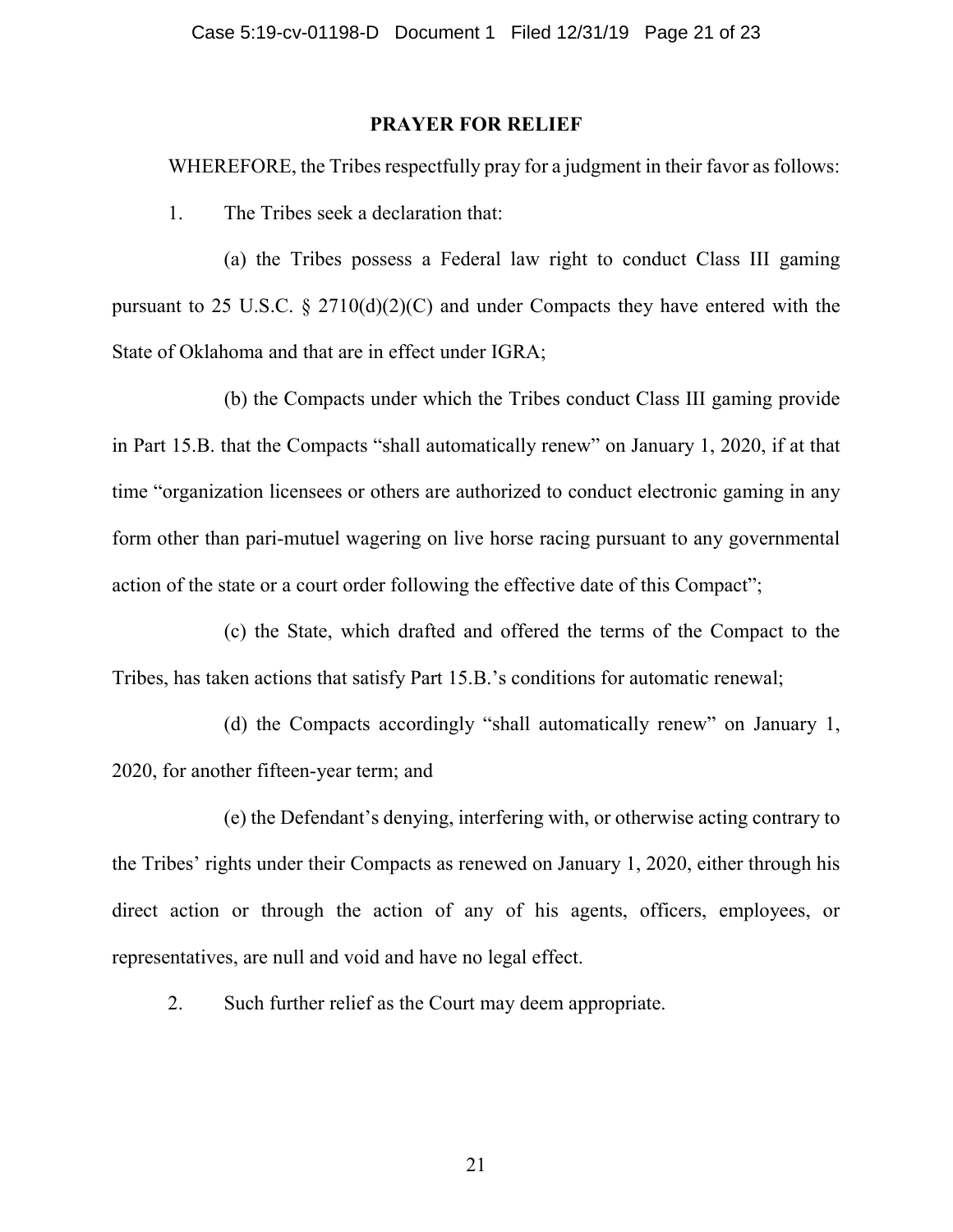Respectfully submitted,

Dated: December 31, 2019 By: /s/ Robert H. Henry

Robert H. Henry, OBA No. 4111 512 N. Broadway, Suite 230 Oklahoma City, OK 73102 Lead Counsel for the Cherokee, Chickasaw and Choctaw Nations Phone no.: 405-516-7824 Fax no.: 405-516-7859 E-mail: rh@rhhenrylaw.com Douglas B. L. Endreson Frank S. Holleman Sonosky, Chambers, Sachse, Endreson & Perry, LLP 1425 K. Street, NW Suite 600 Washington DC 20005 Counsel for The Cherokee, Chickasaw and Choctaw Nations Phone no.: 202-682-0240 Fax no.: 202-682-0249 E-mail: dendreson@sonosky.com fholleman@sonosky.com

Sara Hill, OBA No. 20072 P.O. Box 1533 Tahlequah, OK 74465 Counsel for Cherokee Nation Phone no.: 918-207-3836 Fax no.: 918-458-6142 E-mail: sara-hill@cherokee.org

Stephen Greetham, OBA No. 21510 4001 N. Lincoln Blvd Oklahoma City, OK 73105 Counsel for Chickasaw Nation Phone no. 580-272-5236 E-mail: stephen.greetham@chickasaw.net